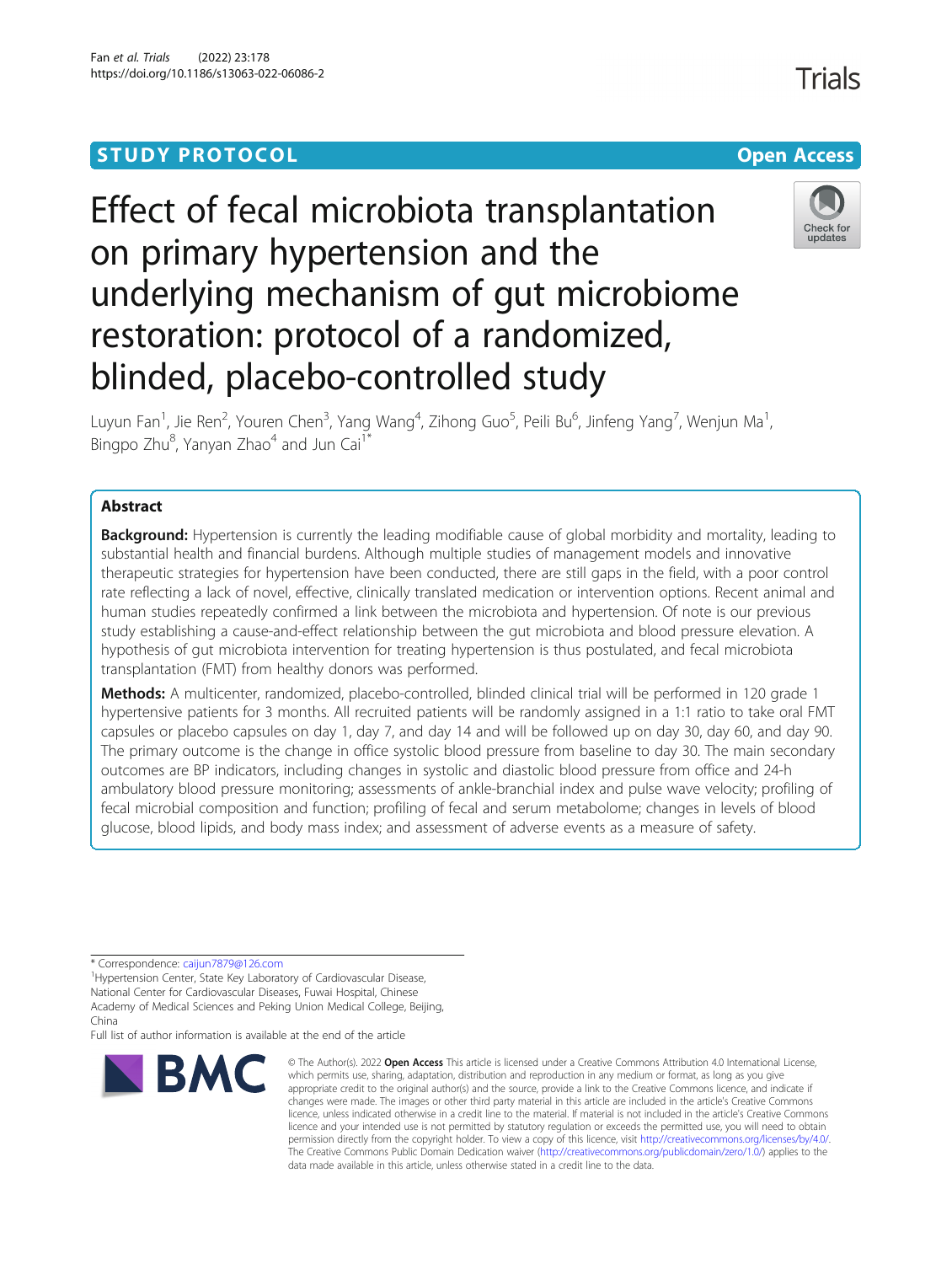**Discussion:** Expanding upon our previous research on the role of the gut microbiota in the pathogenesis of hypertension, this study serves as a clinical translation advancement and explores the potential of fecal microbiota transplantation for treating hypertension. The underlying mechanisms, particularly the roles of specific microorganisms or their postbiotics in blood pressure amelioration, will also be investigated via multiple approaches, such as metagenomic sequencing and metabolomic profiling.

Trial registration: [ClinicalTrials.gov](http://clinicaltrials.gov) [NCT04406129](https://clinicaltrials.gov/ct2/show/NCT04406129). Registered on May 28, 2020

Keywords: Hypertension, Blood pressure, Fecal microbiota transplantation, Therapy, Randomized controlled trial, Microbiome, Metabolome

| <b>Administrative information</b><br>Note: The numbers in curly brackets in this protocol<br>refer to SPIRIT Checklist item numbers. The order of<br>the items has been modified to group similar items (see<br>http://www.equator-network.org/reporting-guidelines/<br>spirit-2013-statement-defining-standard-protocol-items-<br>for-clinical-trials/). |                                                                                                                                                                                                                                                                                                                                                                                                                                                                                                                                                                                     | <b>Administrative information (Continued)</b>                 |                                                                                                                                                                                                                                                                                                                                                                                                                                                                                                                      |  |  |  |  |
|-----------------------------------------------------------------------------------------------------------------------------------------------------------------------------------------------------------------------------------------------------------------------------------------------------------------------------------------------------------|-------------------------------------------------------------------------------------------------------------------------------------------------------------------------------------------------------------------------------------------------------------------------------------------------------------------------------------------------------------------------------------------------------------------------------------------------------------------------------------------------------------------------------------------------------------------------------------|---------------------------------------------------------------|----------------------------------------------------------------------------------------------------------------------------------------------------------------------------------------------------------------------------------------------------------------------------------------------------------------------------------------------------------------------------------------------------------------------------------------------------------------------------------------------------------------------|--|--|--|--|
|                                                                                                                                                                                                                                                                                                                                                           |                                                                                                                                                                                                                                                                                                                                                                                                                                                                                                                                                                                     | Title $\{1\}$                                                 | <b>Effect of fecal microbiota</b><br>transplantation on primary<br>hypertension and the underlying<br>mechanism of gut microbiome<br>restoration: protocol of a<br>randomized, blinded, placebo-<br>controlled study                                                                                                                                                                                                                                                                                                 |  |  |  |  |
| Title $\{1\}$                                                                                                                                                                                                                                                                                                                                             | <b>Effect of fecal microbiota</b><br>transplantation on primary<br>hypertension and the underlying<br>mechanism of gut microbiome<br>restoration: protocol of a<br>randomized, blinded, placebo-<br>controlled study                                                                                                                                                                                                                                                                                                                                                                |                                                               | 7. Jinfeng Yang, M.D., The People's<br>Hospital of Ji Xian District, Tianjin,<br>China.<br>8. Wenjun Ma, M.D., Ph.D., Hypertension<br>Center, State Key Laboratory of<br>Cardiovascular Disease, National Center<br>for Cardiovascular Diseases, Fuwai<br>Hospital, Chinese Academy of Medical<br>Sciences and Peking Union Medical                                                                                                                                                                                  |  |  |  |  |
| Trial registration {2a and 2b}.                                                                                                                                                                                                                                                                                                                           | ClinicalTrials.gov Identifier:<br>NCT04406129<br>registered on May 28th, 2020,<br>https://clinicaltrials.gov/ct2/show/<br>NCT04406129.                                                                                                                                                                                                                                                                                                                                                                                                                                              |                                                               | College, Beijing, China.<br>9. Bingpo Zhu, M.D., Southern<br>University of Science and Technology<br>Hospital, Shenzhen, China.<br>10. Yanyan Zhao, Medical Research &                                                                                                                                                                                                                                                                                                                                               |  |  |  |  |
| Protocol version {3}                                                                                                                                                                                                                                                                                                                                      | Version 3.3, dated 26 February 2021                                                                                                                                                                                                                                                                                                                                                                                                                                                                                                                                                 |                                                               | Biometrics Center, National Center for<br>Cardiovascular Diseases, Fuwai Hospital                                                                                                                                                                                                                                                                                                                                                                                                                                    |  |  |  |  |
| Funding {4}<br>Author details {5a}                                                                                                                                                                                                                                                                                                                        | This work is funded by grants from the<br>National Natural Science Foundation of<br>China (Project ID. 81825002), the CAMS<br>Innovation Fund for Medical Sciences<br>(CIFMS, 2021-I2M-1-007), and from the<br>Beijing Outstanding Young Scientist<br>Program (Project<br>ID. BJJWZYJH01201910023029).<br>1. Luyun Fan, M.D., Ph.D., Hypertension                                                                                                                                                                                                                                   |                                                               | Chinese Academy of Medical Sciences,<br>Beijing, China.<br>11. Jun Cai, M.D., Ph.D., Hypertension<br>Center, State Key Laboratory of<br>Cardiovascular Disease, National Center<br>for Cardiovascular Diseases, Fuwai<br>Hospital, Chinese Academy of Medical<br>Sciences and Peking Union Medical<br>College, Beijing, China.                                                                                                                                                                                       |  |  |  |  |
|                                                                                                                                                                                                                                                                                                                                                           | Center, State Key Laboratory of<br>Cardiovascular Disease, National Center<br>for Cardiovascular Diseases, Fuwai<br>Hospital, Chinese Academy of Medical<br>Sciences and Peking Union Medical<br>College, Beijing, China.<br>2. Jie Ren, M.D., Shanxi Bethune<br>Hospital, Taiyuan, Shanxi, China.<br>3. Youren Chen, M.D., The Second<br>Affiliated Hospital of Shantou University,<br>Shantou, Guangdong, China.<br>4. Yang Wang, Medical Research &<br>Biometrics Center, National Center for<br>Cardiovascular Diseases, Fuwai Hospital<br>Chinese Academy of Medical Sciences, | Name and contact<br>information for the trial<br>sponsor {5b} | Prof. Jun Cai (Principal Investigator),<br>State Key Laboratory of Cardiovascular<br>Disease, National Center for<br>Cardiovascular Diseases, Fuwai Hospital,<br>Chinese Academy of Medical Sciences<br>and Peking Union Medical College; 167<br>Beilishi Road, Xichen District, 100037,<br>Beijing, China; E-mail: caijun7879@126.<br>com; caijun@fuwaihospital.org; Phone:<br>01088322161.<br>Contact for public and scientific<br>queries: Luyun Fan, E-mail: fuwai_<br>fanluyun@163.com; fanluyun@fuwai.<br>com. |  |  |  |  |
|                                                                                                                                                                                                                                                                                                                                                           | Beijing, China.<br>5. Zihong Guo, M.D., Fuwai Yunnan<br>Cardiovascular Hospital, Kunming,<br>Yunnan, China.<br>6. Peili Bu, M.D., Ph.D., Qilu Hospital of<br>Shandong University, Jinan, Shandong,<br>China.                                                                                                                                                                                                                                                                                                                                                                        | Role of sponsor {5c}                                          | The sponsor is the principal investigator<br>of the study who procured funding.<br>The study funders will not be involved<br>in the study design, implementation,<br>data interpretation, or result<br>publication.                                                                                                                                                                                                                                                                                                  |  |  |  |  |

#### Administrative information (Continued)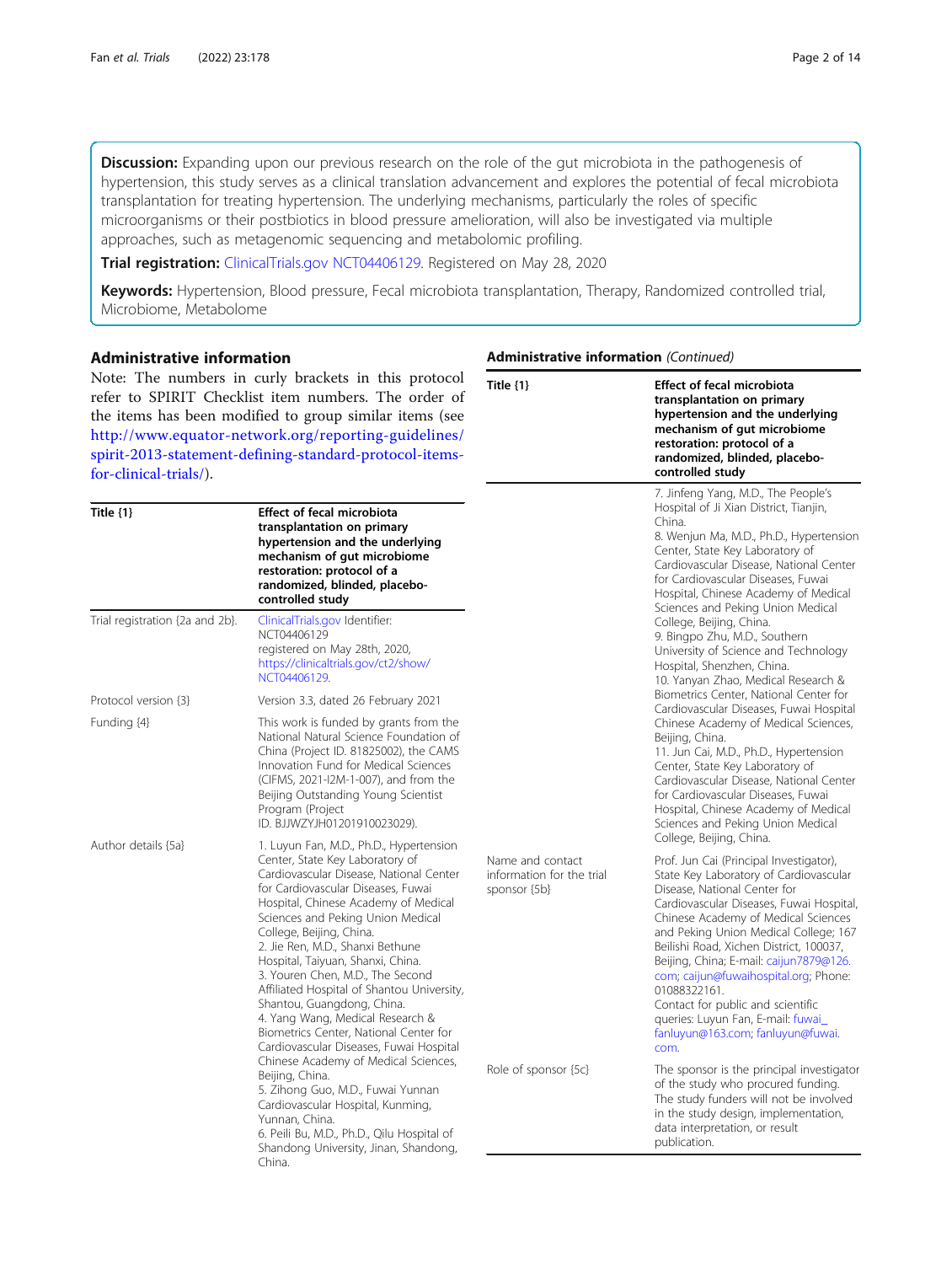#### Introduction

#### Background and rationale {6a}

Cardiovascular diseases (CVDs) are currently the leading cause of global health loss, accounting for one-third of deaths worldwide [\[1](#page-12-0)], and it is estimated that CVDs will cause 7.8 million premature deaths in 2025 [\[2](#page-12-0)]. Primary hypertension is the most prevalent cardiovascular disease affecting  $\sim$  30% of the adult population worldwide and has become a severe public health issue because of its low control rate, high morbidity rate, and involvement in  $\sim$  19% of global deaths [[3,](#page-12-0) [4\]](#page-12-0). Despite explorations on pharmacological and device-based therapies over the last 60 years, few treatment options are currently available, which stresses the importance of advances of novel hypotheses in this field.

Although blood pressure (BP) is regulated by multifactorial genetic and environmental factors, an increasing number of studies have indicated the role of the microbiota in BP homeostasis [[5\]](#page-12-0). In germ-free (GF) animal models, angiotensin II (Ang II)-induced hypertension cannot be replicated [[6\]](#page-12-0). Decreased diversity and discordant composition of the gut microbiota (compared to that of healthy controls) have been found in several hypertensive cohorts [\[7](#page-12-0)–[10\]](#page-12-0). Fecal microbiota transplantation from multiple hypertensive animal models can increase BP in controls [\[11](#page-12-0)]. Our previous study first confirmed that transplants of hypertensive patient feces reshaped the gut microbiota of healthy GF mice and resulted in significant BP elevation [[9\]](#page-12-0). Of note, modulating intestinal flora via transplantation from healthy rats could dramatically reduce BP in salt-induced hypertensive animals [[12](#page-12-0)]. Oral antibiotics such as minocycline and vancomycin can assist in the treatment of hypertension [[13](#page-12-0)]. Supplementary probiotics also modestly ameliorated high BP in rodents and/or humans [\[14](#page-12-0)–[17](#page-12-0)]. A hypothesis is indeed raised that gut microbiota intervention might be a potential approach to ameliorate hypertension. Fecal microbiota transplantation (FMT) is a strategy for entire gut microbiome transplantation from healthy donors to the diseased recipient. Since 2013, FMT is recommended for treatment on recurrent Clostridium difficile infection resistant to standard-of-care therapies [[18\]](#page-12-0). Potential therapeutic roles of FMT via affecting patients' gut microbiota  $[19]$  $[19]$  has been examined on other gastrointestinal diseases such as inflammatory bowel disease(IBD) [[20,](#page-12-0) [21](#page-12-0)] and irritable bowel disease [[22\]](#page-12-0), and extraintestinal diseases such as metabolic syndrome [\[23](#page-12-0), [24](#page-12-0)], obese and type 2 diabetes mellitus [[25](#page-12-0), [26\]](#page-12-0). Of note, limited study of the entire gut microbial ecology restoration among hypertensive patients has been conducted, and the durability after FMT intervention remains unknown.

We herein developed a multicenter, randomized, placebo-controlled, blinded study utilizing an FMT

intervention to explore the efficacy of gut microbiota intervention for the treatment of essential hypertension. We postulate that FMT intervention presents a better BP-lowering effect than placebo. Secondary outcomes also included changes in recipient fecal microbial composition and function, fecal and serum metabolome, and fasting blood glucose and lipid levels; ankle-branchial index (ABI); body mass index (BMI); and occurrence of adverse events as a measure of safety outcomes.

#### Objectives {7}

This study primarily aims to assess whether FMT ameliorates elevated blood pressure in patients with grade one essential hypertension. Additionally, this study will determine whether any BP changes are associated with alterations in the fecal microbiome and fecal and serum metabolomes of hypertensive patients when comparing these parameters measured prior to and after FMT. Of note are the microbial structure and functional alterations in the microbiota of the recipient and their durability. The durability of the clinical response after the initial response to FMT will also be evaluated in participants with hypertension. Other indicators, including fasting blood glucose and lipid levels, ABI, BMI, and occurrence of adverse events as a measure of safety outcomes, will also be assessed.

#### Trial design {8}

This study is an investigator-initiated, multicenter, randomized, blinded, placebo-controlled clinical trial with a 3-month duration.

Assuming a true SBP difference between the "FMT capsule group" and "placebo group" with a mean of 5 mmHg and a standard deviation of 8.6 mmHg for SBP change per arm, a sample size of 96 grade one hypertensive patients yields > 80% statistical power to demonstrate a > 5 mmHg difference between arms at a 1-sided alpha level of 0.025. Given premature withdrawal or failure potentials before the primary end point data were collected, a 20% rate of loss-of-follow-up was calculated, resulting in the recruitment target of 120 participants with grade one hypertension who met the eligibility criteria. The participants will be randomized 1: 1 to receive FMT via capsule or placebo capsules. The experimental group will then be offered three separate "FMT capsule" treatments (day 1, day 7, day 14), and the control group will then be offered three separate "placebo capsules" (day 1, day 7, day 14). In addition to the comprehensive examination before the intervention period and at the end of the trial, participants in both arms will be followed up at day 7, day 14, day 30, day 60, and day 90 to undergo an assessment of their clinical BP and other clinical indicators. Adverse events and treatment for other accompanying diseases will also be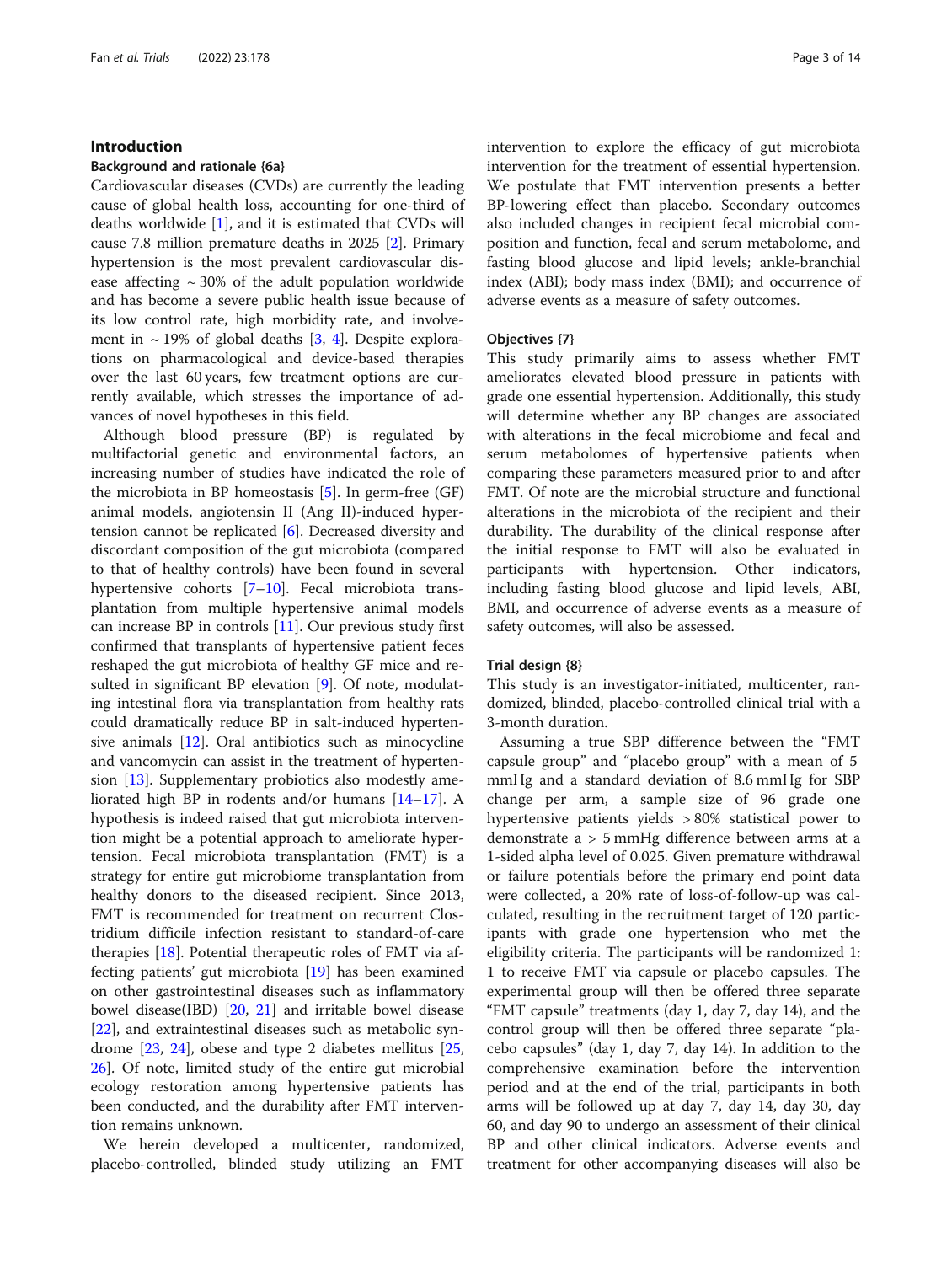recorded at each visit, and fecal and blood samples will be collected before the trial and at each visit for future metagenomic and metabolomic profiling analysis. All staff involved in the clinical assessments, statistical analysis, and/ or randomization of participants will be blinded.

The protocol report refers to the SPIRIT reporting guidelines [[27](#page-12-0)].

# Methods: participants, interventions, and outcomes

#### Study setting {9}

This study was conducted by Fuwai Hospital, Chinese Academy of Medical Sciences, National Center for Cardiovascular Diseases, State Key Laboratory of Cardiovascular Diseases. Patients with grade one essential hypertension will be recruited via outpatient clinics at implementation centers, including Fuwai Hospital, Chinese Academy of Medical Sciences (Beijing), Fuwai Yunnan Cardiovascular Hospital (Yunnan Province), Qilu Hospital of Shandong University (Shandong Province), the Second Affiliated Hospital of Shantou University Medical College (Guangdong Province), The People's Hospital of Ji Xian District (Tianjin), Shanxi Bethune Hospital (Shanxi Province), and South University of Science and Technology Hospital (Shenzhen).

#### Eligibility criteria {10}

The following are the inclusion criteria:

- 1. Age 18~60 years
- 2. Established diagnosis of grade one hypertension (initial diagnosis or no use of antihypertensive drugs within a month): 140 mmHg  $\leq$  office SBP  $<$  160 mmHg and/or  $90 \leq$  office DBP < 100 mmHg from three measurements on different days without any antihypertensive medications, according to the "2010 Chinese Guidelines for Prevention and Treatment of Hypertension" [\[28\]](#page-12-0).
- 3. Participants who provide written informed consent after receiving a thorough explanation.

The following are the exclusion criteria:

- 1. Antibiotic or probiotic usage within one month before the study
- 2. Participation in other clinical trials related to hypertension currently or within the last 3 months
- 3. Antihypertensive medication usage currently or within the last month
- 4. Diagnosis of secondary hypertension
- 5. Severe hepatic or renal diseases (over 3-fold elevation of alanine transaminase, elevated serum creatinine over 2.5 mg/dl [221 μmol/L], estimated

glomerular filtration rate less than 30 mL/min/1.73 m<sup>2</sup>, or end-stage kidney dysfunction requiring dialysis)

- 6. History of stroke, including hemorrhagic stroke and large artery atherosclerotic cerebral infarction (LAACI) but not transient ischemic attack (TIA) or lacunar infarction
- 7. History of hospitalization within the last 6 months due to myocardial infarction, history of coronary revascularization including percutaneous transluminal coronary intervention (PCI) or coronary artery bypass grafting (CABG) within the last year, anticipated PCI or CABG surgery in the following 12 months
- 8. Sustained atrial fibrillation or arrhythmias at recruitment disturbing the electronic BP measurement
- 9. NYHA class III–IV heart failure, hospitalization for chronic heart failure exacerbation within the last 6 months
- 10. Severe valvular diseases: potential for surgery or percutaneous valve replacement within the study period
- 11. Dilated cardiomyopathy; hypertrophic cardiomyopathy, rheumatic cardiac disease, congenital cardiac disease
- 12. Other severe diseases influencing the entry or survival of participants, such as malignant tumors or acquired immune deficiency syndrome
- 13. Cognitive impairment or severe neuropsychiatric comorbidities, making individuals incapable of providing their own informed consent
- 14. Participants preparing for or currently experiencing pregnancy and/or lactation
- 15. Other conditions deeming individuals inappropriate for recruitment according to the investigators

#### Who will take informed consent? {26a}

Informed consent forms have been prepared according to the guidelines of and approved by the local ethical boards of all participating centers. The investigator or his or her designee will present the study to potential study participants and will answer study-related questions for the participants, such as study objectives, interventions, potential benefits, risks, and alternatives. The participants will read the informed consent forms and have the opportunity to communicate with their relatives prior to signing and dating the consent form. Participation in this study is voluntary and entirely up to the participants. Even if the participants do not participate, their medical services will not be affected in any way. If participants decide to participate, they also have the right to withdraw at any time and will not be influenced now or in the future regarding treatment. Once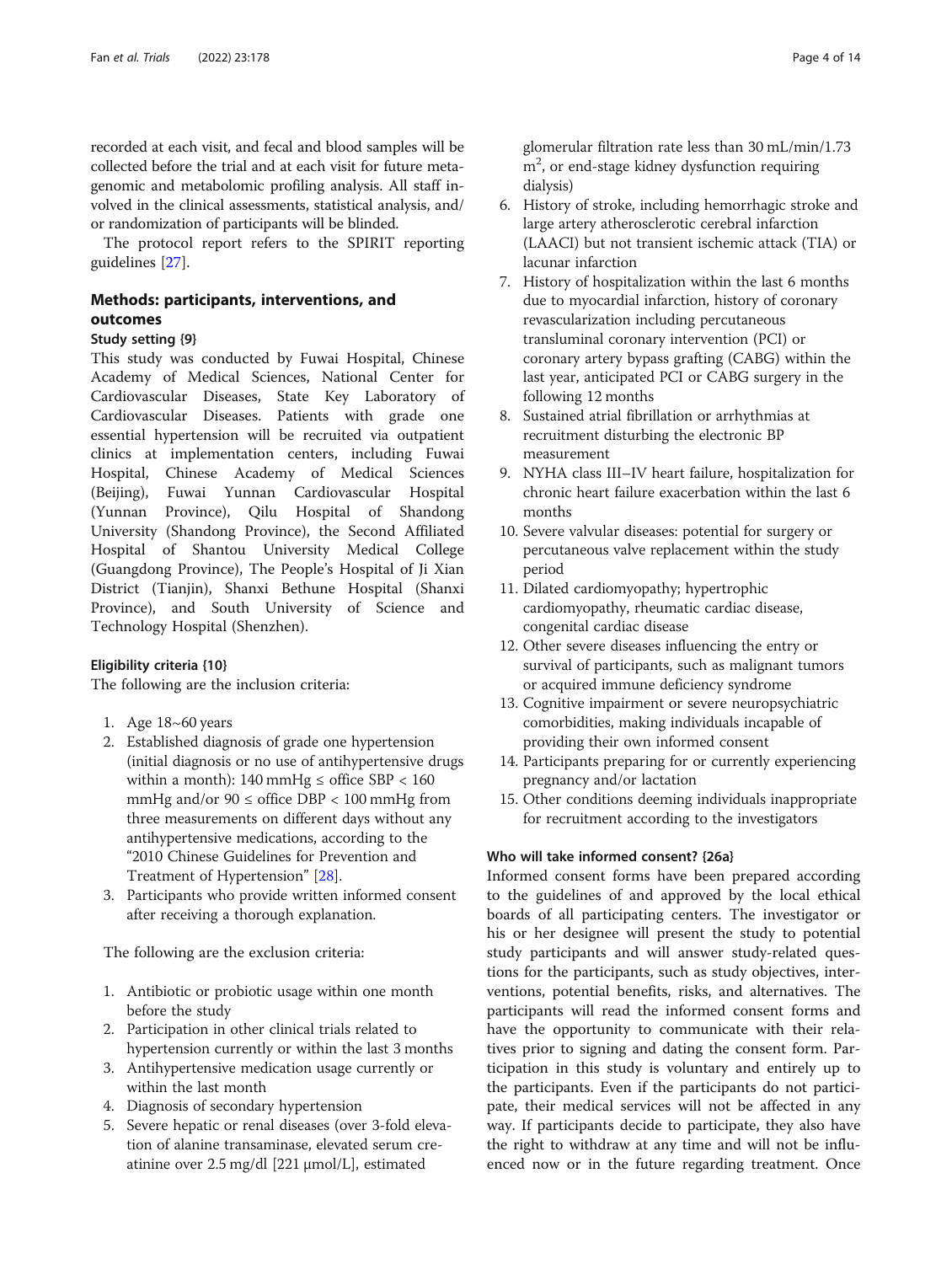the participants decide to stop participating in the study, they will no longer be provided with the study interventions.

#### Additional consent provisions for collection and use of participant data and biological specimens {26b}

Information on clinical data and fecal and blood sample collection is included in the informed consent form. The volume of fecal samples (5 g per visit) and blood samples (10 ml per visit) taken will not lead to side effects. Participation for each patient is confidential, and their identity will be confined within the study centers under participants' agreement. To reserve options for validation and meta-analysis with future studies of FMT on hypertension, we will make our data available to other study groups after reasonable application. Coded samples may be shared with academic collaborators, including metagenomic profiles, metabolomic profiles, and clinical metadata. The sharing will be confirmed with the standard language of the informed consent, and all identifiable information will be excluded. Although current plans on potential collaboration are lacking, the options for sharing are reserved.

#### Interventions

#### Explanation for the choice of comparators {6b}

According to the "2010 Chinese Guidelines for Prevention and Treatment of Hypertension", lifestyle intervention is recommended as the first-line therapy for grade one hypertension treatment, and pharmacological interventions can be initiated after 3 months of lifestyle intervention and persistent hypertension. All participants in this study will be educated regarding lifestyle intervention and randomized to the "FMT capsule" intervention or the "placebo capsule" intervention. Participants in the "placebo capsule" group will take placebo capsules orally on day 1, day 7  $(\pm 1)$ day), and day 14 ( $\pm$  1 day). The placebo capsules have identically appearing powder that does not contain donor stool or any active drug.

#### Intervention description {11a}

Participants in the "FMT capsule" group will take the FMT capsules orally on day 1, day 7  $(\pm 1 \text{ day})$ , and day 14  $(\pm 1)$  day). The FMT capsules (China National Intellectual Property Administration, patent ID. CN 104922158 B) are prepared by processing extensively screened donor stool in reference to the current consensus on FMT [[19,](#page-12-0) [29](#page-12-0)–[31\]](#page-12-0) and stored at − 80 °C in freezers before recovery for use. Light, high-liquid meals on the day before intervention and fasting for at least 4 h prior to and 2 h after intervention are required.

#### Criteria for discontinuing or modifying allocated interventions {11b}

The discontinuation criteria include withdrawal of informed consent, loss to follow-up, occurrence of serious adverse events, complications, certain physiological changes or other medical reasons precluding continuation of the study according to the investigators' assessment, and significant deviation from the intervention algorithm, which would probably affect the outcome evaluation of the study.

#### Strategies to improve adherence to interventions {11c}

Before inclusion, the willingness to comply will be repeatedly confirmed among potential participants. An advantage in regard to compliance is that all capsules are taken at three intervention visits within two weeks. The FMT capsules and placebo capsules will be stored, delivered, and recovered by investigators and/or patient care providers from the implementation centers. All capsules will be stored in − 80 °C freezers and delivered from the trial center into implementation centers via dry ice. Before the intervention, the investigators and/or patient care providers will recover capsules in a 37 °C water bath and make detailed records of the number of distributed, administered, and returned capsules. All recovered capsules at each visit will be orally taken within 30 min under clinical supervision. The remaining study capsules will be returned to the responsible center. The participant compliance rate will be evaluated as the actual number of capsules used divided by the anticipated number of capsules used  $\times 100\%$ . Good compliance is defined as a compliance rate of 80–120%; poor compliance is defined as a compliance rate less than 80% or more than 120%. If poor compliance is identified, thorough communication between investigators and patients will be performed to reach possible solutions. In addition, an assessment of the gut microbial composition between FMT capsules and stool samples from recipients at different time points will be performed to assess the engraftment of microbiota, which will provide additional information regarding participant adherence in part.

#### Relevant concomitant care permitted or prohibited during the trial {11d}

In reference to the hypertension guidelines, lifestyle modifications are recommended for all hypertensive patients and for all participants recruited in this study. During the treatment and follow-up period, participants will be asked to maintain a routine pattern of daily activities, such as physical activity, lifestyle, and habits. To minimize the interference caused by dietary environmental factors on the intestinal flora, recruited participants in each arm will be required to record their dietary history before each study visit and to make no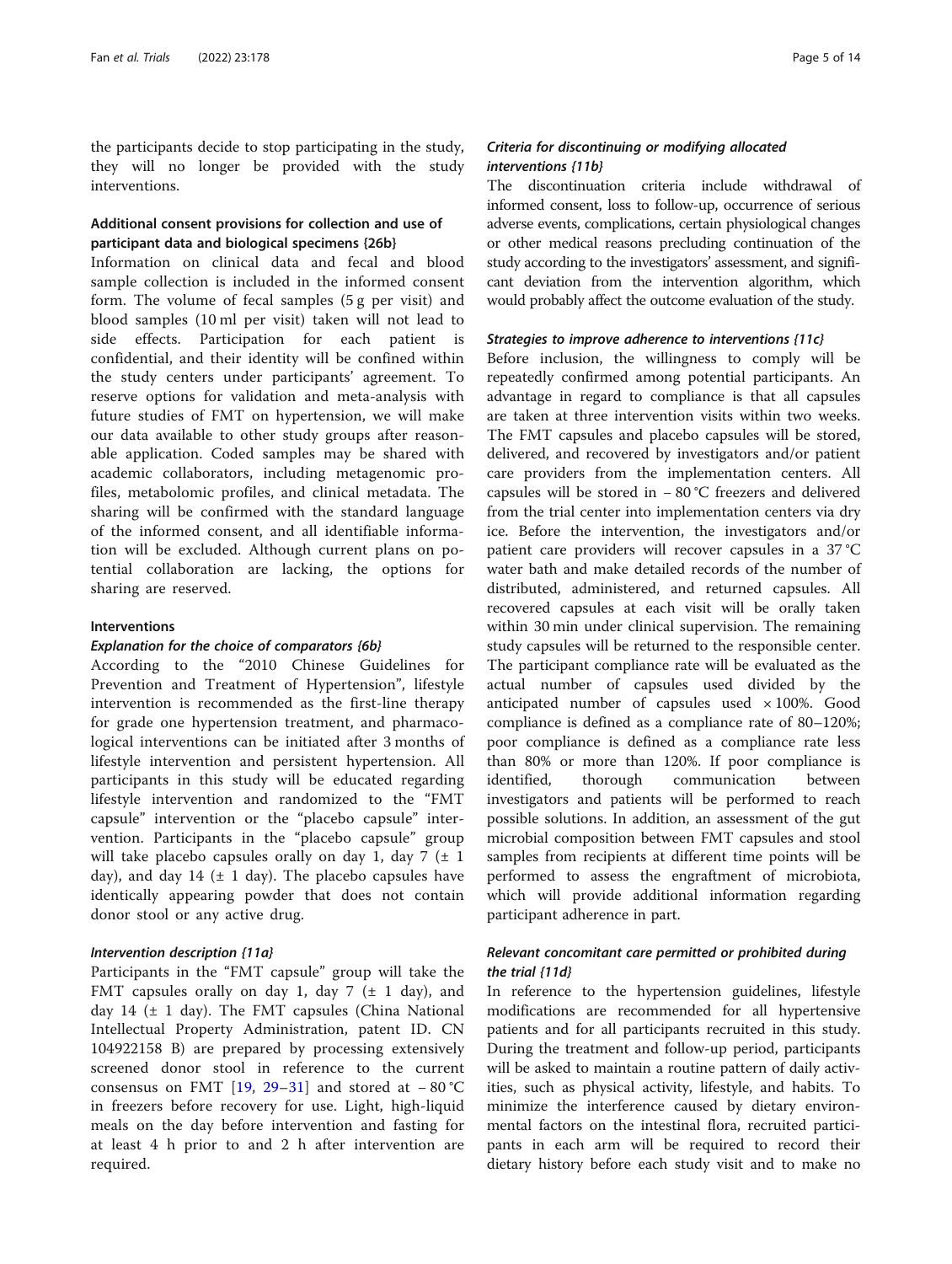dietary habit changes throughout the trial. Antihypertension medications and the use of probiotics, prebiotics, or antibiotics will be avoided during the study period except for in specific clinical conditions (i.e., persistent BP elevation over 180/110 mmHg) requiring pharmacological interventions on the basis of the physician's evaluation. The conventional treatment for accompanying diseases in participants can remain unchanged and will be recorded. Treatment for adverse events is permitted and will be recorded.

#### Provisions for post-trial care {30}

In accordance with the informed consent form, appropriate medical care and assistance will be provided rather than direct financial compensation for participants who suffer harm relevant to trial participation. Additionally, close monitoring and management will be performed for those participants according to relevant laws and regulations.

#### Outcomes {12}

Our primary hypothesis is a BP-lowering effect of gut microbiota restoration via FMT compared to the effects observed in the placebo group in grade one hypertensive patients. Accordingly, the primary outcome is defined as the change in office systolic blood pressure (SBP) level from baseline to the one-month follow-up (day 30).

Other indicators related to BP evaluation, safety concerns, and potential mechanism exploration will be assessed as the main secondary outcomes and include the following:

- 1. Change in office systolic blood pressure (SBP) level via office BP monitoring from baseline to day 7, day 14, day 60, and day 90 visits
- 2. Change in office diastolic blood pressure (DBP) level via office BP monitoring from baseline to day 7, day 14, day 30, day 60, and day 90 visits
- 3. Change in average SBP and DBP during the 24-h assessment, day, and night via 24-h ambulatory BP monitoring (ABPM) from baseline to day 30 and day 90 visits
- 4. Target organ damage assessment from baseline to the final visit (day 90 visit), including (a) the change in ankle-brachial blood pressure index (ABI) as an objective measurement of arterial insufficiency based on the ratio of ankle systolic pressure to brachial systolic pressure and (b) the change in pulse wave velocity as the distance divided by the time for a pulse delay between two arterial sites
- 5. Number of participants with adverse events (AEs) documented CRF as a measure of safety at baseline, day 7, day 14, day 30, day 60, and day 90 visits
- 6. Changes in fecal microbiota composition and function pre- and postintervention (FMT or

placebo) via metagenomic analysis, stratified by (a) randomization and (b) change in office SBP level from baseline to day 7, day 14, day 30, day 60, and day 90 visits

- 7. Durability of engraftment of donor microbiome following FMT to day 7, day 14, day 30, day 60, and day 90 visits, measured by the similarity of fecal microbiota composition between donor and recipient
- 8. Changes in fecal metabolite composition and function pre- and postintervention (FMT or placebo) via metabolomic analysis, stratified by (a) randomization and (b) change in office SBP from baseline to day 7, day 14, day 30, day 60, and day 90 visits
- 9. Changes in blood metabolite composition and function pre- and postintervention (FMT or placebo) via metabolomic analysis, stratified by (a) randomization and (b) change in office SBP level from baseline to day 7, day 14, day 30, day 60, and day 90 visits
- 10. Change in fasting blood glucose levels from baseline to the final visit (day 90 visit)
- 11. Change in blood lipid levels (total cholesterol, total triglycerides, low-density lipoprotein cholesterol, and high-density lipoprotein cholesterol) from baseline to the final visit (day 90 visit)
- 12. Change in body mass index from baseline to the final visit (day 90 visit)

#### Participant timeline {13}

The participant timeline is presented in Table [1.](#page-6-0)

#### Sample size {14}

Sample size calculation was performed via PASS version 15 software before trial initiation based on the following: (1) no relevant current data for the effect of FMT on hypertension; (2) a clinically significant improvement of a decrease in office SBP at least 5 mmHg associated with reduction in stroke (14%), cardiovascular disease (9%), and mortality  $(7%)$   $[32]$  $[32]$ ;  $(3)$  meta-analysis of the effectiveness of probiotics on hypertension based on randomized controlled clinical trials that revealed a reduction of SBP of 3.56 mmHg (95% CI, 6.46 to 0.66) [[33\]](#page-12-0). Assuming a true SBP difference between the "FMT capsule group" and "placebo group" with a mean of 5 mmHg and a standard deviation of 8.6 mmHg for SBP change per arm, a sample size of 96 grade one hypertensive patients yields > 80% statistical power to demonstrate a > 5 mmHg difference between arms at a 1-sided alpha level of 0.025. Given the potential for premature withdrawal or failure before the primary end point data were collected, a 20% rate of loss-of-follow-up was considered, resulting in 120 participants with grade one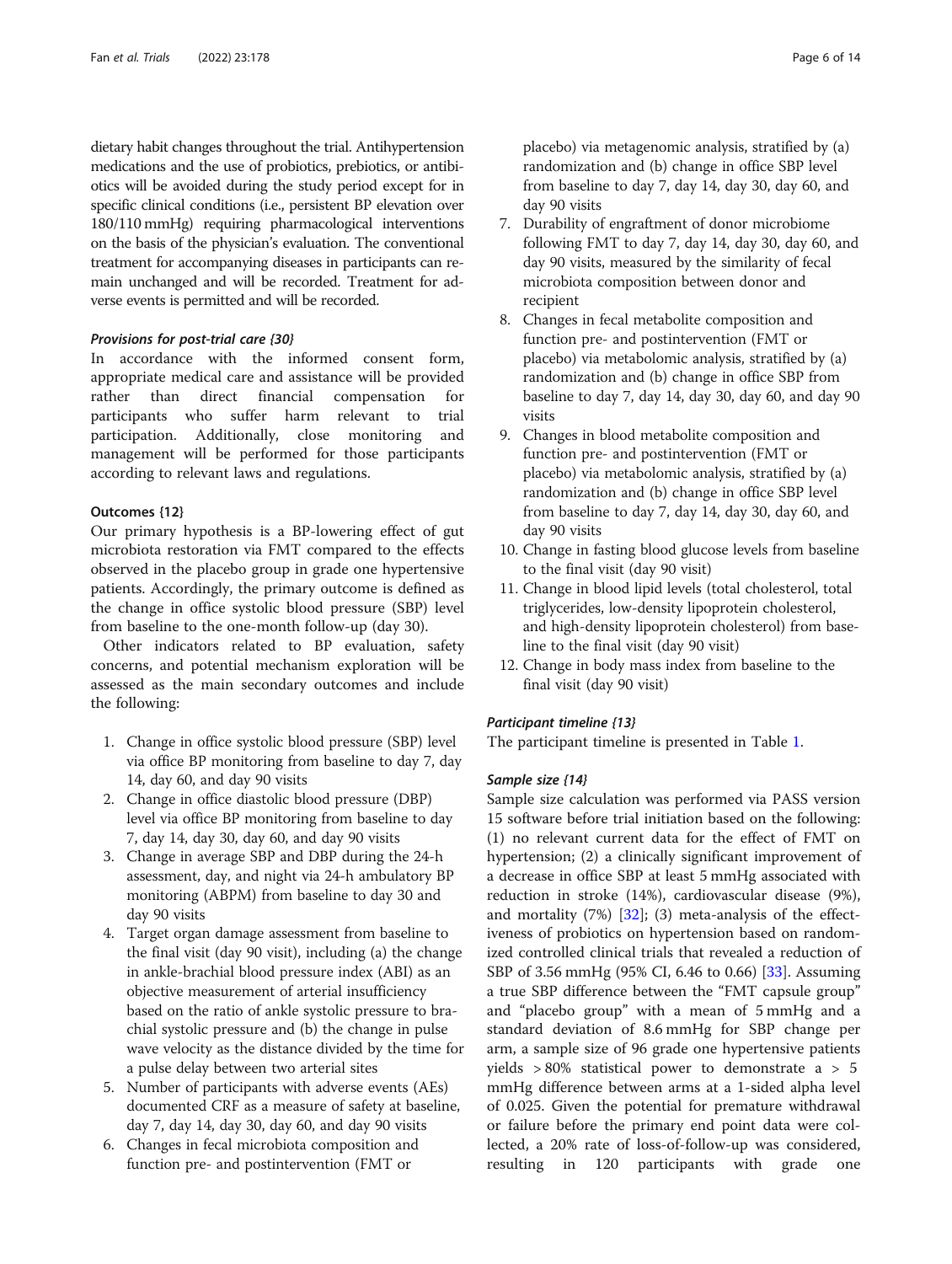| Workflow                                      | <b>Enrollment</b> | <b>Allocation</b> | Follow-up |              |              |              |              | Close-out |
|-----------------------------------------------|-------------------|-------------------|-----------|--------------|--------------|--------------|--------------|-----------|
|                                               | - 7 days          | Day 0             | Day 1     | Day 7        | Day 14       | Day 30       | Day 60       | Day 90    |
| <b>Enrollment</b>                             |                   |                   |           |              |              |              |              |           |
| <b>Eligibility screening</b>                  | ✓                 |                   |           |              |              |              |              |           |
| Informed consent                              | ✓                 |                   |           |              |              |              |              |           |
| <b>Allocation</b>                             |                   | ✓                 |           |              |              |              |              |           |
| <b>Interventions</b>                          |                   |                   |           |              |              |              |              |           |
| <b>FMT</b> capsules                           |                   |                   | ✓         | ✓            | ✓            |              |              |           |
| Placebo capsules                              |                   |                   | ℐ         | $\checkmark$ | ✓            |              |              |           |
| <b>Assessments</b>                            |                   |                   |           |              |              |              |              |           |
| <b>Comorbid diseases and treatment</b>        | ✓                 |                   |           |              |              |              |              |           |
| <b>Physical examination</b>                   | ℐ                 |                   |           |              |              |              |              |           |
| Office BP and heart rate                      | ℐ                 |                   |           | ℐ            | $\checkmark$ | ✓            | $\checkmark$ |           |
| 24-h ABPM                                     | ℐ                 |                   |           |              |              |              |              |           |
| <b>Blood routine</b>                          |                   |                   |           |              |              |              |              |           |
| Urine routine                                 |                   |                   |           |              |              |              |              |           |
| <b>Blood chemical test</b>                    | ℳ                 |                   |           |              |              |              |              |           |
| Urine microalbumin, creatinine                | ℐ                 |                   |           |              |              |              |              |           |
| <b>ECG</b>                                    |                   |                   |           |              |              |              |              |           |
| Arterial stiffness (ABI, PWV)                 | ✓                 |                   |           |              |              |              |              |           |
| Diet records                                  |                   |                   | ✓         | ✓            | ✓            | ✓            | ✓            |           |
| Patient compliance                            |                   |                   | ✓         | $\checkmark$ | ✓            |              |              |           |
| Adverse events                                |                   |                   | ✓         | $\checkmark$ | $\checkmark$ | $\checkmark$ | ✓            |           |
| Combined medications for accompanied diseases |                   |                   | ✓         | $\checkmark$ | $\checkmark$ | ✓            | ✓            | ✓         |
| Fecal sample collection                       | ✓                 |                   |           | ✓            | $\checkmark$ | $\checkmark$ | ✓            |           |
| <b>Blood sample collection</b>                |                   |                   |           | ✓            | ✓            | ✓            | ✓            |           |

<span id="page-6-0"></span>Table 1 The schedule of enrollment, interventions, and assessments

Blood biochemical test: ALT alanine aminotransferase, AST aspartate aminotransferase, K potassium, Na sodium, CI chloride, BUN urea nitrogen, CREA creatinine, UA uric acid, TC total cholesterol, TG triglyceride, HDL-C high-density lipoprotein cholesterol, LDL-C low-density lipoprotein cholesterol, GLU fasting blood glucose

hypertension according to the "2010 Chinese Guidelines for Prevention and Treatment of Hypertension" [\[28](#page-12-0)]. Participants were recruited and randomized 1:1 to receive FMT by capsule or placebo capsules.

#### Recruitment {15}

Eligible participants will be screened at the hypertension outpatient clinic of the implementation centers according to the eligibility criteria for the trial. Advertisements for the study will utilize onsite posters and multiple media platforms.

# Assignment of interventions: allocation Sequence generation {16a}

Randomization allocation sequencing was performed at a 1:1 ratio in blocks of four and stratified by center, by an independent statistician via the SAS 9.4 software (SAS Institute, Cary NC, USA) and incorporated into a central computerized randomization system that was developed and managed by the Medical Research & Biometrics Center, National Center for Cardiovascular Diseases, Fuwai Hospital Chinese Academy of Medical Sciences.

#### Concealment mechanism {16b}

Only the staff from the Medical Research & Biometrics Center who will generate the random codes and an independent staff member from the responsible center (Fuwai Hospital) will maintain the overall random codes that will be incorporated into the Electronic Data Capture System (EDC system) and will maintain the sealed envelopes for each participant.

#### Implementation {16c}

Patient care providers and investigators from implementation centers will log in to the EDC system, enter the system login page, select the center, fill in the password, and enter the randomization information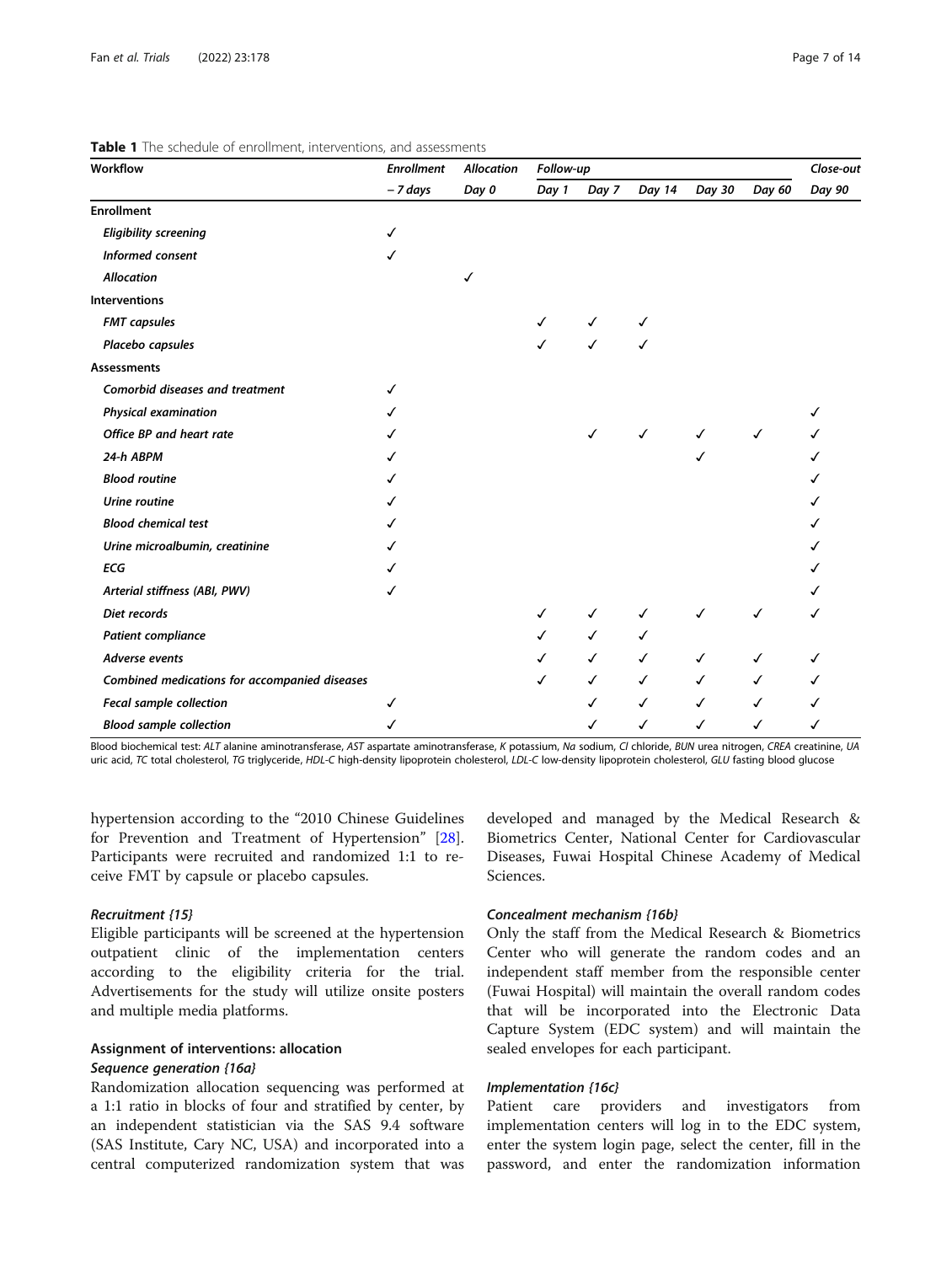page. After inputting the name of the implementation center, qualified screening code, initials of participants' name, age, sex, and other relevant information; passing the system check for information correction; and clicking the "submit for confirmation" button, the randomization date, qualified random number; and allocated arm of participants will be obtained. At this time, participants are enrolled in this study.

The eligible participants will be randomly divided into two arms: the "FMT capsule" group and the "placebo capsule" group which will receive FMT capsules or placebo capsules, respectively, three times in the outpatient department on day 1, day 7, and day 14 after the trial initiation. The random numbers are labeled on the package for capsules in accordance with the GCP. The first administration (day 1) will be commenced after randomization with medication compliance/adherence, adverse events, and treatment for comorbid diseases assessed and recorded via investigators and/or patient care providers.

#### Assignment of interventions: blinding Who will be blinded {17a}

Study participants and all personnel, including investigators, patient care providers, and/or data analysts who recruit and follow-up participants and collect and analyze data, will be blinded. The packaged intervention capsules and sealed emergency envelopes for each participant will be prepared by independent staff from the responsible center not involved in the study. The sealed envelopes are maintained at the responsible center for disclosure of arm allocation when necessary.

#### Procedure for unblinding if needed {17b}

If medical emergency events occur, unblinding can be performed if necessary via the responsible investigation team under the supervision of the principal investigator. The reason, date, location of unblinding, and signatures of investigators will be recorded in detail. All participants will be followed up until the close-out visits unless the withdrawal criteria are met.

#### Data collection and management

#### Plans for assessment and collection of outcomes {18a}

All outcomes will be evaluated at seven time points, including baseline, the first intervention day, and 7 days, 14 days, 30 days, 60 days, and 90 days after intervention initiation. In addition to the kick-off meeting on February 26, 2021, all staff involved in the study were trained on a detailed study protocol, participant recruitment and informed consent, clinical assessment, sample collection and storage, and data collection utilizing printed CRFs and EDC systems.

#### The week prior to enrollment  $(-1~0~\text{week})$

The following procedures will be completed:

- 1. Written informed consent will be obtained from the participants for the study, and the screening questionnaire will be completed.
- 2. Office blood pressure and heart rate will be recorded.
- 3. Previous history, current and prior treatment, and other documented eligibility factors will be recorded.
- 4. Personal information such as height, weight, and waist circumference will be recorded.
- 5. Examinations including 24-h ABPM, electrocardiography, routine blood tests, blood biochemical tests, routine urine tests, urine microalbumin, creatinine, and arterial stiffness assessments (PWV, ABI) will be performed.
- 6. Participant eligibility will be reconfirmed according to the inclusion and exclusion criteria.
- 7. The baseline case report form (CRF) with printed CRF and EDC system will be completed.
- 8. Fecal and blood samples will be collected.
- 9. The appointment for the randomization visit will be made (within a week after screening).

#### Randomization (day 0)

Participants will be randomly assigned to receive the first capsule treatment (day 1), and a dietary history will be collected before treatment.

#### Treatment period (day 1, day 7, day 14)

The eligible subjects will be randomly divided into two arms, in which the "FMT capsule" group and the "placebo capsule" group will receive FMT via capsules or placebo capsules, respectively, three times in the outpatient clinics on day 1, day 7, and day 14 after the trial initiation. At each visit, medication adherence, adverse events, treatment for comorbid diseases, and dietary history will also be assessed and recorded.

#### Follow-up visits (day 7, day 14, day 30, day 60)

- 1. Office blood pressure and heart rate will be recorded, and on day 30, 24-h ABPM will be performed.
- 2. Any reasons for discontinuing intervention will be recorded.
- 3. Adverse events, participant adherence to treatment regimens, and changes in combined medication for comorbid diseases and nonstudy therapy will be recorded.
- 4. Dietary history will be recorded.
- 5. Blood and fecal samples will be collected.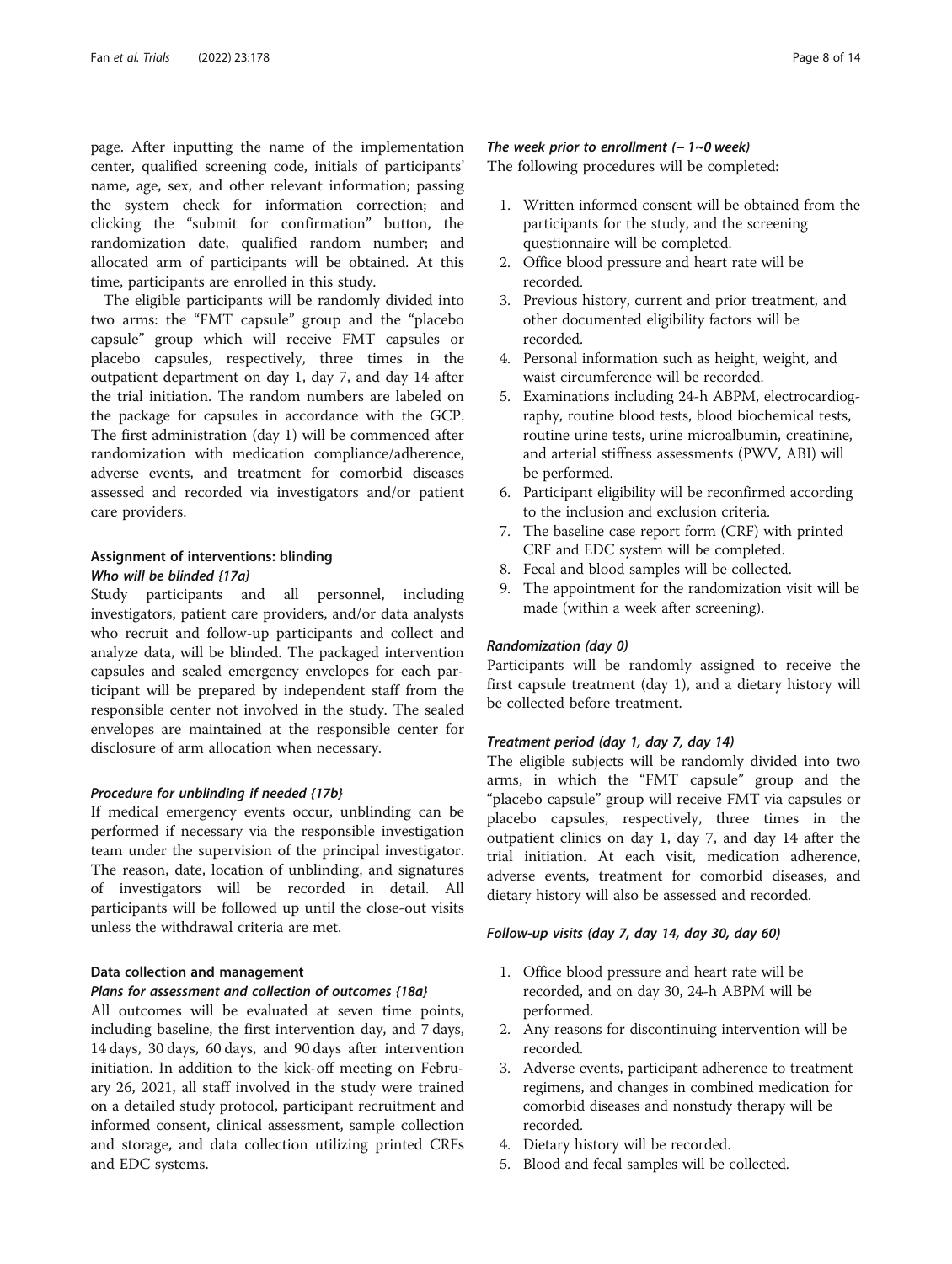- 6. The follow-up CRFs will be completed with printed CRF and EDC systems.
- 7. An appointment for the next follow-up visit will be made.

#### Final visit (day 90)

Participants will undergo a comprehensive examination to evaluate the efficacy of FMT for hypertension treatment, including physical examination, blood pressure, heart rate, 24-h ABPM, routine blood tests, routine urine tests, blood biochemical tests, urine microalbuminuria protein, creatinine, electrocardiography, and arterial stiffness assessments (ABIs, PWVs). In addition, dietary history, adverse events, and combined medications for comorbid disease will be recorded, and all CRFs will be reviewed. Additionally, effective colonization and durability of intestinal flora in hypertensive recipients after oral administration of "FMT capsules" or "placebo capsules" and the underlying mechanism of BP change and the fecal microbiota will be analyzed via metagenomic and metabolomic profiling analysis.

#### Plans to promote participant retention and complete follow-up {18b}

All enrolled participants will receive a comprehensive health evaluation via a professional physician and will receive FMT capsules or placebo capsules for free. During the average follow-up of 3 months, participants will receive consultation from professionals, medication guidance, and follow-up services for free. To assist in travel costs and other expenses to take part in the study, subsidies will be provided for each participant per visit. In terms of participants refusing to follow the allocated intervention algorithm or experiencing adverse events, follow-up in reference to the evaluation plan will continue. The reason for withdrawal (and degree of withdrawal) will be recorded for all participants who withdraw from the study or who are not thoroughly followed up. If participants withdraw, clinical treatment and other rights and interests of patients will not be affected.

#### Data management {19}

Data collection will be performed via the printed CRF, and then data will be entered into the Electronic Data Capture (EDC) system (http://47.107.145.115/fmtEDC/) developed by the National Center for Cardiovascular Diseases, enabling repeated confirmation from the patient care providers and/or investigators from the implementation centers. All staff will be trained and emailed with accounts and passwords for using the EDC system with signed meeting summaries. The EDC system will automatically check the data format, rules, and range, which will then be rechecked manually. All

printed CRF and examination results will be scanned and sent to the Collaborating Office with two staff independently reconfirming the accuracy of the data. Changes in data are allowed and tracked with reasons in the EDC system. Additionally, a third party is invited to supervise data quality. After completion of the study, the EDC database will turn to a locked state with the blinding audit report generated by the statistician and confirmed by the principal investigator, responsible data manager, and statistical analyst. Data will be kept for 5 years after study completion.

#### Confidentiality {27}

In terms of protection of participant confidentiality, personal information of participants, including name, address, contact, and personal ID numbers, will be kept within investigation centers, and access by any third party will be prohibited. Regarding data collection (i.e., metagenomic profiling, metabolomic profiling, clinical information, and examination results), all personal identifiers will be removed with alternatives such as unique screening code and randomization code used.

### Plans for collection, laboratory evaluation, and storage of biological specimens for genetic or molecular analysis in this trial/future use {33}

Except for routine clinical laboratory tests for blood and urine samples (will not be stored) as described above, study blood  $(10 \text{ ml})$  and fecal  $(5 g)$  samples will be collected at baseline and at each visit. Blood samples will be centrifuged immediately with supernatants and blood cells collected separately. These samples will be stored in − 80 °C freezers and delivered to the responsible center via dry ice for further metagenomic and metabolomic profiling analysis. Other experiments, such as specific bacteria isolated from fecal samples, may be developed to address the scientific questions of the study.

#### Statistical methods

## Statistical methods for primary and secondary outcomes {20a}

All primary analyses for end points will be based on the intent-to-treat principal, including all randomized patients received at least a capsule, regardless of adherence. For primary endpoint analysis, analysis of covariance adjusting for baseline SBP and center will be performed. In terms of baseline data and secondary outcomes, categorical variables will be described as frequencies (percentages, %), with differences between the arms evaluated through the Cohran-Mantel-Haensel chisquare test or Fisher's exact test as appropriate, with center effect adjustment. Continuous variables are presented as the mean (standard deviation (SD)) or median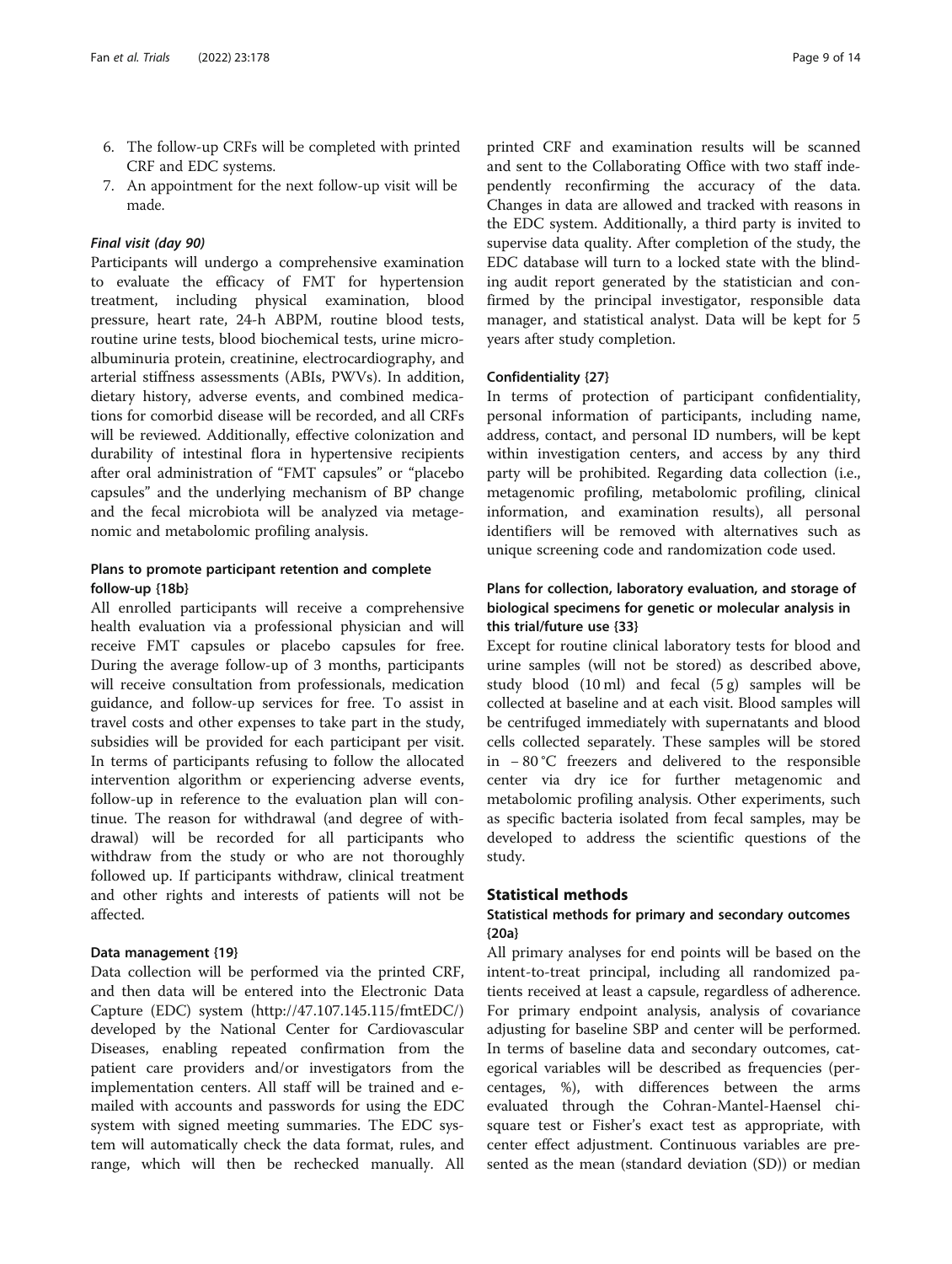(interquartile range (IQR)), with  $t$  tests or Wilcoxon tests performed as appropriate. Assessment of interventions according to the change in continuous data will be performed using mixed-effect models or the analysis of covariance. All statistical tests of clinical metadata will be conducted using the SAS®9.4 software or the R software (version 4.0.2). A significance level of one-sided  $p <$ 0.025 will be utilized for primary endpoint analysis, and a significant  $p$  value for other statistical analyses is defined as a 2-sided  $p < 0.05$ .

#### Interim analyses {21b}

The interim analysis is deemed unnecessary for this study, given follow-up conditions: (1) short-term study period with only 3-month follow-up for each participant and risk of type I error of interim analysis and (2) a relatively small sample size of 120 patients and blinded setting of study design.

#### Methods for additional analyses (e.g., subgroup analyses) {20b}

Further sensitivity analysis to assess the outcome consistency will be performed in multiple subgroups, such as according to age, sex, baseline office SBP level, implementation sites, history of diabetes or hyperlipidemia at randomization, and proportion of donor microbiota engraftment.

#### Methods in analysis to handle protocol non-adherence and any statistical methods to handle missing data {20c}

A per-protocol analysis will also be performed and will include randomized patients successfully treated and exclude those presenting with major deviations (i.e., violation of core inclusion and/or exclusion criteria, use of forbidden drugs, intervention protocol violation). In terms of missing data handling, the multiple imputation method will be used for the primary endpoint. Additional sensitivity analyses will be performed with the data using the lastobservation-carried-forward (LOCF) method and for the complete dataset excluding missing data. For secondary endpoints, missing data will not be handled because of the exploratory nature of the analysis.

The final protocol for the study and statistical analysis will be identified before locking the EDC database, and the ClinicalTrials website will be updated. Additionally, the full protocol, deidentified participant-level dataset, and statistical code will be shared along with the publication according to the journal requirements.

#### Oversight and monitoring

#### Composition of the coordinating center and trial steering committee {5d}

The overall study was coordinated and overseen by the Collaborating Office and the Quality Control Committee following Good Clinical Practice (GCP) principles with online catch-up meetings every week. Additionally, the web-based EDC system allows for real-time monitoring, and scanned CRFs and examination reports will be rechecked by staff. Each implementation center will also organize a local investigation team including the local principal investigator ensuring study protocol implementation and quality control; trained investigators and/or patient care providers for participant screening, recruitment, follow-up, and adverse event handling; and staff for data collection and storage and specimen collection, processing, and storage.

#### Composition of the data monitoring committee, its role, and reporting structure {21a}

To monitor the trial process and participant safety, the data and safety monitoring committee was established, including experts of hypertension diagnosis, management, biostatistics, and other necessary fields, in reference to the STEP trial [\[34](#page-12-0)]; all personnel were completely independent from the funders and any competing interests. The staff of the Collaborating Office and a third party from the Medical Research & Biometrics Center, National Center for Cardiovascular Diseases, Fuwai Hospital Chinese Academy of Medical Sciences, were invited for data monitoring with periodical reports to the data and safety monitoring committee. Data and safety monitoring committee meetings will occur with onsite visits once at each site every 3 months to conduct process evaluation, participant safety monitoring, and recommendation to the trial steering committee in terms of protocol change, process continuation, and others. Of note, decisions are only made by the steering committee.

#### Adverse event reporting and harms {22}

Potential risks for FMT include transmission of currently unknown infectious agents or diseases related to donor gut microbiota, although a profound screening process was performed according to the current consensus. Other previously reported adverse events generally have mild and mainly self-limiting safety concerns (minor adverse events), such as abdominal discomfort, altered bowl habits, bloating, nausea, vomiting, flatulence, transient low-grade fever, and borborygmus, particularly in the FMT route via oral capsules [\[35](#page-12-0)]. Adverse events, as one of the secondary outcomes in the study, are identified as any discomfort or clinical symptoms within the study period. In addition to adverse events specifically queried by physicians at each followup visit, adverse events are evaluated at onset, for instance, according to the complaints by the participants or observations by the study staff. Beginning with the first intervention, all adverse events will be recorded on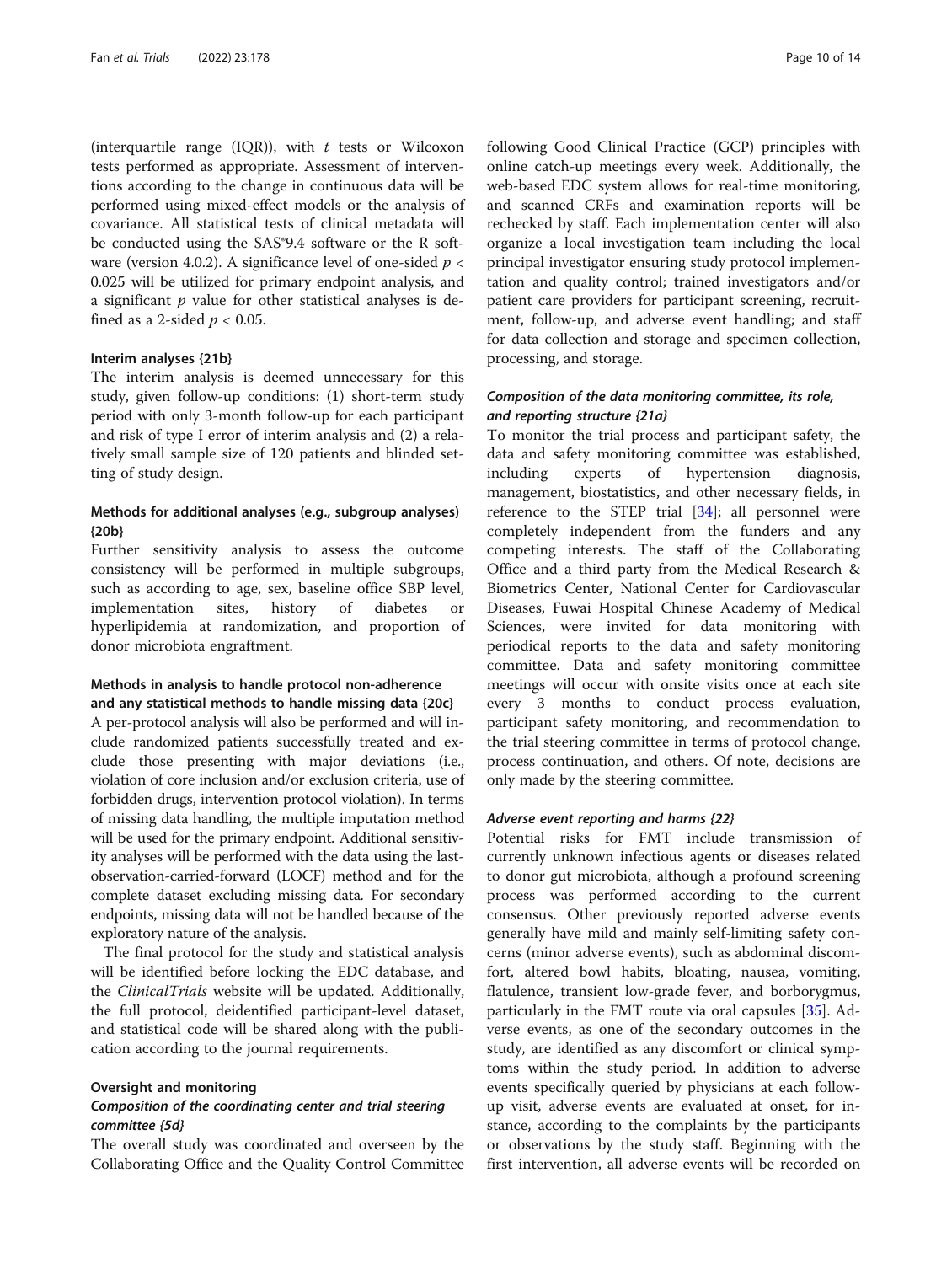the AE page of the CRF and EDC system with details of onset date and time, severity, procedures, correlation, and influence on study interventions, prognosis, and date. The severity of AEs and their correlation with study interventions will be assessed according to the Common Terminology Criteria for Adverse Events (CTCAE Version 4.03, [http://evs.nci.nih.gov/ftp1/](http://evs.nci.nih.gov/ftp1/CTCAE/CTCAE_4.03_2010-06-14_QuickReference_8.5x11.pdf) [CTCAE/CTCAE\\_4.03\\_2010-06-14\\_QuickReference\\_8.5](http://evs.nci.nih.gov/ftp1/CTCAE/CTCAE_4.03_2010-06-14_QuickReference_8.5x11.pdf) [x11.pdf\)](http://evs.nci.nih.gov/ftp1/CTCAE/CTCAE_4.03_2010-06-14_QuickReference_8.5x11.pdf) with a five-grade scale. Severe adverse events (SAEs) are defined as events leading to mortality, need for or prolongation of hospitalization, persistent or severe morbidity, and/or medical emergency determined by investigators in accordance with the GCP. Investigators will deal with and report SAEs to the local ethics committee immediately and to the responsible center and principal investigator within 24 h. Documented AEs will be evaluated by the staff from the Collaborating Office and a third party from the Medical Research & Biometrics Center, National Center for Cardiovascular Diseases, Fuwai Hospital Chinese Academy of Medical Sciences, within 3 days after each visit and reported to the data safety and monitoring committee in 3-month intervals. All adverse events will be reported in the trial publication.

#### Frequency and plans for auditing trial conduct {23}

The study will be periodically audited online and onsite by qualified staff of the Collaborating Office and the Quality Control Committee, with experience from the Strategy of Blood Pressure Intervention in Elderly Hypertensive Patients (STEP) trial [[34\]](#page-12-0).

#### Plans for communicating important protocol amendments to relevant parties (e.g., trial participants, ethical committees) {25}

The study protocol will not be changed without written approval from the Ethics Committee of the responsible center. Protocol amendments will also be submitted to the ethics committee of implementation centers, investigators, and participants.

#### Dissemination plans {31a}

All unpublished information and data related to the study are strictly confidential and will be utilized only for this study, as agreed upon by all investigators. The study results will be shared with the participants, published in peer-reviewed journals, and/or presented at academic conferences. Deidentified data will be updated on secure online databases such as the European Nucleotide Archive (ENA, [https://www.ebi.ac.uk/ena/](https://www.ebi.ac.uk/ena/submit/sra/) [submit/sra/\)](https://www.ebi.ac.uk/ena/submit/sra/) along with publication requirements from the journal. Access to these deidentified data will be required for written permission from the responsible investigation center and only for qualified researchers. To allow for validation and meta-analysis with future studies of FMT for hypertension, we will make our data available to other study groups after reasonable application. Coded samples may be shared with academic collaborators, including metagenomic profiles, metabolomic profiles, and clinical metadata. The sharing will be confirmed with the standard language of the informed consent, and all individual information will be excluded.

#### **Discussion**

A large amount of evidence indicates an absence of microbe involvement in an association or even causeand-effect relationships of microbial dysbiosis with noncommunicable diseases in the context of different environmental and genetic predispositions [[36\]](#page-12-0). Recent patient- and animal model-based studies have revealed distinct gut microbiota compositions and functions accompanied by host hypertensive or prehypertensive states [[5,](#page-12-0) [7](#page-12-0)–[10](#page-12-0)]. Of note, our previous study revealed the transfer of an elevated BP phenotype from hypertensive patients to GF rodents, which confirmed a cause-andeffect relationship between the gut microbiota and BP elevation [[9\]](#page-12-0). A hypothesis of gut microbiota intervention was thus proposed with multiple vehicles being investigated to date, such as prebiotics, probiotics, and antibiotics. Prebiotics are dietary components (i.e., fermentable fibers) that interact with microbes, and probiotics are beneficial living microbes, in some cases contributing to the improved gut barrier function and host homeostasis [\[37](#page-12-0)]. A recent study suggested that a high-fiber diet and acetate supplementation showed significant BP-lowering and heart-/kidney-protecting effects in DOCA-salt hypertensive models [\[38](#page-12-0)]. Additionally, probiotics such as Lactobacillus bacteria [[39](#page-12-0), [40](#page-12-0)] presented BP-lowering effects in both animal models and human trials, with a potential mechanistic explanation of angiotensin-converting enzyme inhibition [[41](#page-13-0)–[43](#page-13-0)]. However, a meta-analysis of current prebiotics [[15](#page-12-0)] or probiotics [\[33\]](#page-12-0) indicated modest BP-lowering effects of − 0.9 mmHg (95% CI -2.5 to − 0.6 mmHg) and − 3.56 mmHg (95% CI – 6.46 to – 0.66 mmHg) for SBP reduction, respectively. The latter meta-analysis also revealed a threshold of duration (> 8 weeks) and daily dose (probiotics  $> 10^{11}$  colony-forming units) and a recommendation of multiple bacteria prescribed for effective intervention [\[33\]](#page-12-0). Additionally, innovative products such as mixed strains of live bacteria belonging to Lactobacilus and *Bifidobacteria* are still under trial [[44\]](#page-13-0). Limited evidence of specific microbes causing hypertension prohibits the exploration of microorganism-targeting supplements via prebiotics and/or probiotics or inhibition via antibiotics. In addition, broad-spectrum antibiotics, which are commonly utilized for infectious disease treatment and preintervention of experimental models for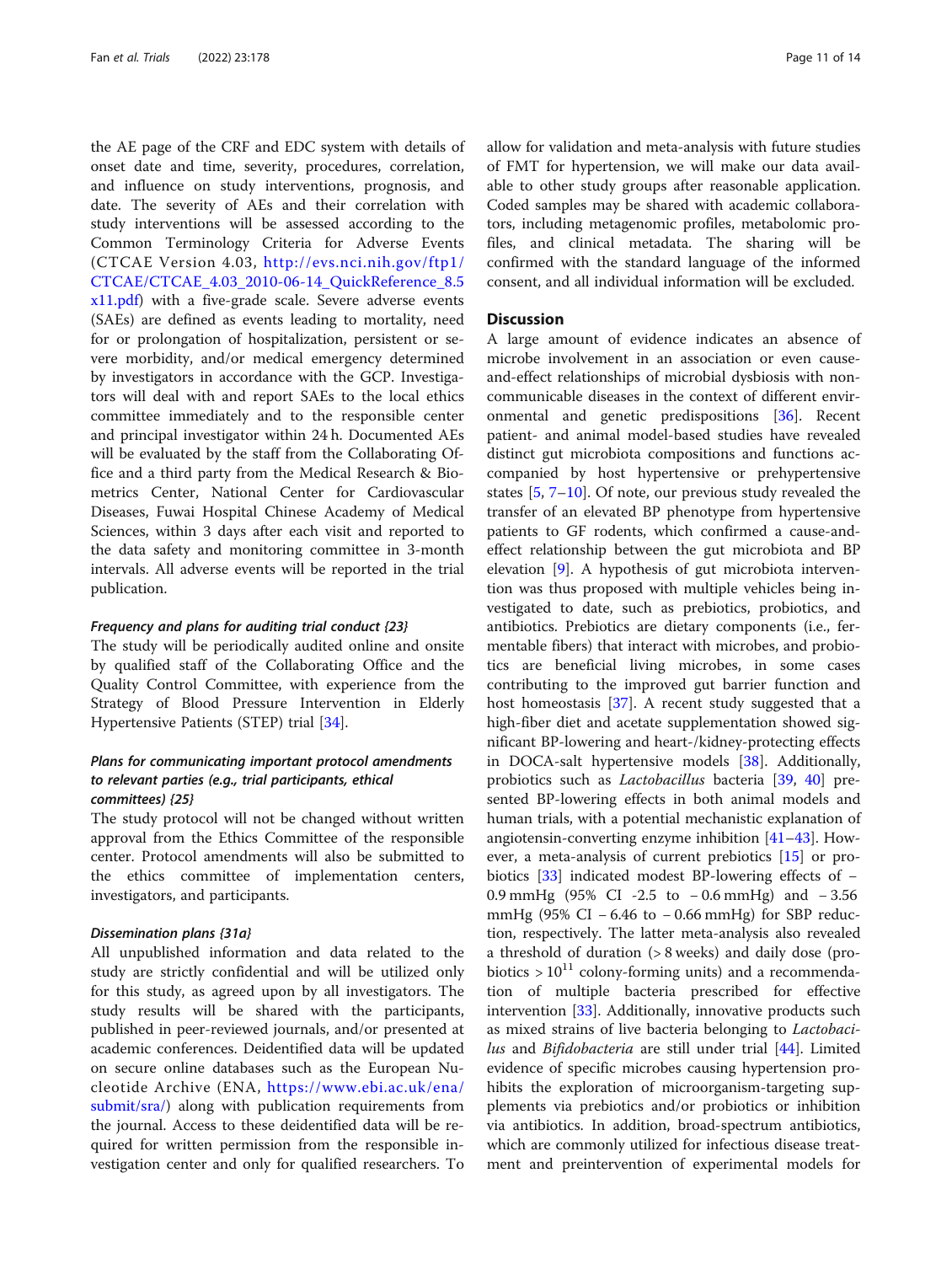microbiome studies, probably disrupt microbial homeostasis with the potential loss of beneficial species or strains and cumulatively increase the future risk of antibiotic-resistant microbes and even pathogenic conditions such as obesity, diabetes, asthma, and inflammatory bowel diseases [[45](#page-13-0)–[49](#page-13-0)]. Our study thus focused on a methodology of healthy gut microbiota restoration (FMT) and has already been performed or investigated in the contexts of multiple infectious diseases and noncommunicable diseases. In addition, oral capsules are used to reduce the risk associated with invasive delivery methods such as upper endoscopy, colonoscopy, and nasoenteric tubes [\[35\]](#page-12-0). The study is the first to explore the effect of FMT on hypertension with cardiovascular event-associated indicators [[32](#page-12-0)], with office SBP as the primary outcome, and other BP-related indicators, including office DBP and BP indicators from ABPM as the main secondary endpoints. The target population is constrained to patients with grade one hypertension defined according to the "2010 Chinese guidelines for the management of hypertension" [\[28](#page-12-0)], in whom nonpharmacological treatment options can be recommended first for those without secondary causes, severe target organ damage, or accompanying diseases. Further explorations of the changes in the recipient microbiome and metabolome via multiomics approaches are planned for an advanced understanding of the role of specific microbes in hypertension. In terms of stability of the microbiota, products interfering with microbiota, such as antibiotics or probiotics, were prohibited during the 3-month study period. Given the recall bias and practical conditions leading to challenging recruitment, the duration of a month for antibiotic or probiotic use prior to recruitment was included in the exclusion criteria. Additionally, a strict multicenter, randomized, blinded, placebocontrolled trial will be performed to ensure the reliability of the study results.

In summary, this is the first study aiming to provide high-quality evidence of a microbiota intervention to treat hypertension via fecal microbiota transplantation as an advancement and clinical translation of our previous research on the role of the gut microbiota in the pathogenesis of hypertension. Further investigations on specific microorganisms or related postbiotics may also be developed from this study via multiple approaches, such as metagenomic sequencing and metabolomic profiling.

#### Trial status

This article is in accordance with the study protocol (version 3.3, dated 26 February 2021). Participant recruitment started on 17 March 2021, with 120 participants recruited by 16 September 2021, and is anticipated to finish follow-up visits by December 2021.

#### Abbreviations

FMT: Fecal microbiota transplantation; CVD: Cardiovascular disease; BP: Blood pressure; GF: Germ-free; IBD: Inflammatory bowel disease; BMI: Body mass index; ABI: Ankle-branchial index; SBP: Systolic blood pressure; DBP: Diastolic blood pressure; LAACI: Large artery atherosclerotic cerebral infarction; TIA: Transient ischemic attack; PCI: Percutaneous transluminal coronary intervention; CABG: Coronary artery bypass grafting; NYHA: New York Heart Association; ABPM: 24-h ambulatory blood pressure monitoring; AE: Adverse event; ECG: Electronic cardiography; PWV: Pulse wave velocity; ALT: Alanine aminotransferase; AST: Aspartate aminotransferase; K: Potassium; Na: Sodium; Cl: Chloride; BUN: Urea nitrogen; CREA: Creatinine; UA: Uric acid; TC: Total cholesterol; TG: Triglyceride; HDL-C: High-density lipoprotein cholesterol; LDL-C: Low-density lipoprotein cholesterol; GLU: Fasting blood glucose; EDC: Electronic Data Capture; GCP: Good Clinical Practice; ID: Identification; CRF: Case report form; SD: Standard deviation; IQR: Interquartile range; LOCF: Last-observation-carried-forward; CTCAE: Common Terminology Criteria for Adverse Events; STEP: Strategy of Blood Pressure Intervention in Elderly Hypertensive Patients; ENA: European Nucleotide Archive

#### Acknowledgements

We thank Wei Li, Yang Wang, Yi Sun, and Qianqian Wei from the Medical Research & Biometrics Center, National Center for Cardiovascular Diseases, Fuwai Hospital Chinese Academy of Medical Sciences, for the statistical analysis consultation, EDC system and centralized randomization system construction, and data management. We appreciate all personnel involved in the study from the investigation centers and collaborating parties, including but not limited to Xiurong Guo, Lu Wang, Hailei Wu, Shutong Wang, Lu Cheng, Xuefang Yan, Zhen Chen, Dan Qi, Changyi Zhang, Weiqiang Wu, Zhichao Chen, Yonghong Yuan, Ruishan Zhang, Xian Qiu, Yun Ti, Yajing Zhao, Wen Zhang, Youqing Liang, Yunjian Li, Qian Wang, and all study participants, for their contribution.

#### Authors' contributions {31b}

JC is the chief investigator who conceived and is responsible for the study and procured funding. LF and JC designed the study and drafted the original protocol. LF, YZ, and YW performed the statistical planning and calculated the sample size. YW generated the random codes. LW, JR, YC, PB, ZG, WM, BZ, and JY contributed to the study design and collected the data. All authors have read and approved the final protocol. Authorship eligibility in future trial publications will be identified in accordance with the guidelines of the International Committee of Medical Journal Editors (ICMJE), including (1) contributions to the study design, data interpretation, or data analysis; (2) manuscript drafting or key revision; (3) final approval of the manuscript publication; and (4) agreement to be responsible for the study. The authors read and approved the final manuscript.

#### Funding {4}

This work is supported by the National Natural Science Foundation of China (Project ID. 81825002), the CAMS Innovation Fund for Medical Sciences (CIFM S, 2021-I2M-1-007), and the Beijing Outstanding Young Scientist Program (Project ID.BJJWZYJH01201910023029), Beijing Municipal Education Commission.

#### Availability of data and materials {29}

The investigators will have access to the final trial dataset. The study funders will not be involved in the study design, implementation, data interpretation, or result publication.

#### Declarations

#### Ethics approval and consent to participate {24}

This study was approved by the Ethics Committee of Fuwai Hospital, Chinese Academy of Medical Sciences (approval no. 2020-1334, Date 14 April 2020), and the Ethics Committee of all collaborating implementation centers. Written informed consent was obtained before participant enrollment.

#### Consent for publication {32}

Not applicable.

#### Competing interests {28}

The authors declare that they have no competing interests.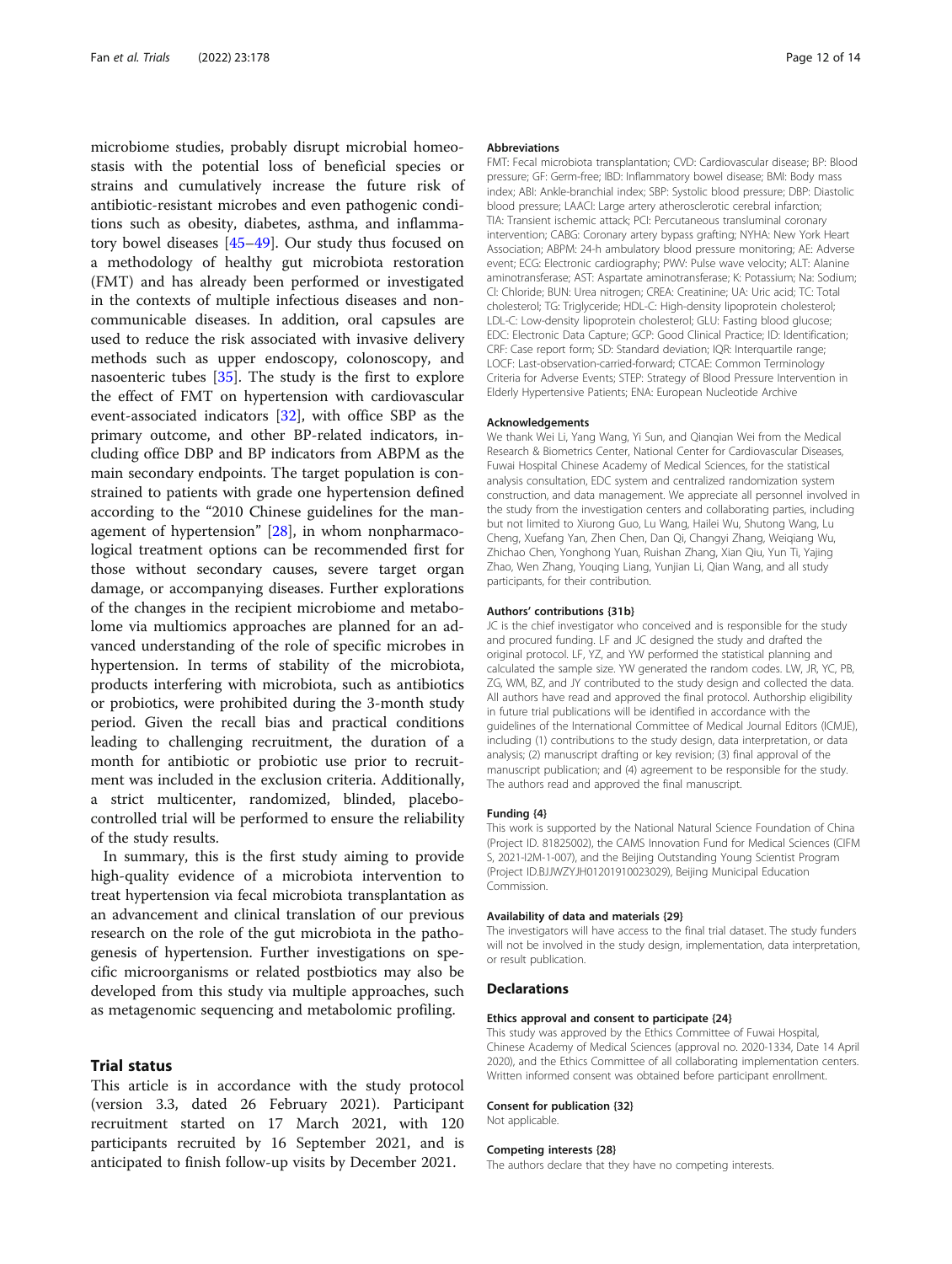#### <span id="page-12-0"></span>Author details

<sup>1</sup>Hypertension Center, State Key Laboratory of Cardiovascular Disease, National Center for Cardiovascular Diseases, Fuwai Hospital, Chinese Academy of Medical Sciences and Peking Union Medical College, Beijing, China. <sup>2</sup>Shanxi Bethune Hospital, Taiyuan, Shanxi, China. <sup>3</sup>The Second Affiliated Hospital of Shantou University, Shantou, Guangdong, China. 4 Medical Research & Biometrics Center, National Center for Cardiovascular Diseases, Fuwai Hospital Chinese Academy of Medical Sciences, Beijing, China. <sup>5</sup>Fuwai Yunnan Cardiovascular Hospital, Kunming, Yunnan, China.<br><sup>6</sup>Oilu Hospital of Shandong University, Jinan, Shandong, China. <sup>7</sup>The Pec Qilu Hospital of Shandong University, Jinan, Shandong, China. <sup>7</sup>The People's Hospital of Ji Xian District, Tianjin, China. <sup>8</sup>Southern University of Science and Technology Hospital, Shenzhen, China.

#### Received: 10 July 2021 Accepted: 5 February 2022 Published online: 24 February 2022

#### References

- Roth GA, Johnson C, Abajobir A, Abd-Allah F, Abera SF, Abyu G, et al. Global, regional, and national burden of cardiovascular diseases for 10 causes, 1990 to 2015. J Am Coll Cardiol. 2017;70(1):1–25.
- 2. Roth GA, Nguyen G, Forouzanfar MH, Mokdad AH, Naghavi M, Murray CJ. Estimates of global and regional premature cardiovascular mortality in 2025. Circulation. 2015;132(13):1270–82.
- 3. GBD 2015 Risk Factors Collaborators. Global, regional, and national comparative risk assessment of 79 behavioural, environmental and occupational, and metabolic risks or clusters of risks, 1990-2015: a systematic analysis for the Global Burden of Disease Study 2015. Lancet. 2016;388(10053):1659–724.
- 4. Organization WH. Noncommunicable diseases country profiles 2018. 2018.
- 5. Muralitharan RR, Jama HA, Xie L, Peh A, Snelson M, Marques FZ. Microbial peer pressure: the role of the gut microbiota in hypertension and its complications. Hypertension. 2020;76(6):1674–87.
- 6. Karbach SH, Schönfelder T, Brandão I, Wilms E, Hörmann N, Jäckel S, et al. Gut microbiota promote angiotensin II-induced arterial hypertension and vascular dysfunction. J Am Heart Assoc. 2016;5(9):e003698.
- 7. Sun S, Lulla A, Sioda M, Winglee K, Wu MC, Jacobs DR Jr, et al. Gut microbiota composition and blood pressure. Hypertension. 2019;73(5):998–1006.
- 8. Yang T, Santisteban MM, Rodriguez V, Li E, Ahmari N, Carvajal JM, et al. Gut dysbiosis is linked to hypertension. Hypertension. 2015;65(6):1331–40.
- 9. Li J, Zhao F, Wang Y, Chen J, Tao J, Tian G, et al. Gut microbiota dysbiosis contributes to the development of hypertension. Microbiome. 2017;5(1):14.
- 10. Kim S, Goel R, Kumar A, Qi Y, Lobaton G, Hosaka K, et al. Imbalance of gut microbiome and intestinal epithelial barrier dysfunction in patients with high blood pressure. Clin Sci (Lond). 2018;132(6):701–18.
- 11. Adnan S, Nelson JW, Ajami NJ, Venna VR, Petrosino JF, Bryan RM Jr, et al. Alterations in the gut microbiota can elicit hypertension in rats. Physiol Genomics. 2017;49(2):96–104.
- 12. Yan X, Jin J, Su X, Yin X, Gao J, Wang X, et al. Intestinal flora modulates blood pressure by regulating the synthesis of intestinal-derived corticosterone in high salt-induced hypertension. Circ Res. 2020;126(7):839–53.
- 13. Galla S, Chakraborty S, Cheng X, Yeo J, Mell B, Zhang H, et al. Disparate effects of antibiotics on hypertension. Physiol Genomics. 2018;50(10):837–45.
- 14. Qi D, Nie XL, Zhang JJ. The effect of probiotics supplementation on blood pressure: a systemic review and meta-analysis. Lipids Health Dis. 2020;19(1):79.
- 15. Evans CE, Greenwood DC, Threapleton DE, Cleghorn CL, Nykjaer C, Woodhead CE, et al. Effects of dietary fibre type on blood pressure: a systematic review and meta-analysis of randomized controlled trials of healthy individuals. J Hypertens. 2015;33(5):897–911.
- 16. Dong JY, Szeto IM, Makinen K, Gao Q, Wang J, Qin LQ, et al. Effect of probiotic fermented milk on blood pressure: a meta-analysis of randomised controlled trials. Br J Nutr. 2013;110(7):1188–94.
- 17. Wilck N, Matus MG, Kearney SM, Olesen SW, Forslund K, Bartolomaeus H, et al. Salt-responsive gut commensal modulates T(H)17 axis and disease. Nature. 2017;551(7682):585–9.
- 18. Surawicz CM, Brandt LJ, Binion DG, Ananthakrishnan AN, Curry SR, Gilligan PH, et al. Guidelines for diagnosis, treatment, and prevention of Clostridium difficile infections. Am J Gastroenterol. 2013;108(4):478–98.
- 19. Cammarota G, Ianiro G, Tilg H, Rajilić-Stojanović M, Kump P, Satokari R, et al. European consensus conference on faecal microbiota transplantation in clinical practice. Gut. 2017;66(4):569–80.
- 
- 20. Wang H, Cui B, Li Q, Ding X, Li P, Zhang T, et al. The safety of fecal microbiota transplantation for Crohn's disease: findings from a long-term study. Adv Ther. 2018;35(11):1935–44.
- 21. Costello SP, Hughes PA, Waters O, Bryant RV, Vincent AD, Blatchford P, et al. Effect of fecal microbiota transplantation on 8-week remission in patients with ulcerative colitis: a randomized clinical trial. Jama. 2019;321(2):156–64.
- 22. Halkjær SI, Christensen AH, Lo BZS, Browne PD, Günther S, Hansen LH, et al. Faecal microbiota transplantation alters gut microbiota in patients with irritable bowel syndrome: results from a randomised, double-blind placebocontrolled study. Gut. 2018;67(12):2107–15.
- 23. Li SS, Zhu A, Benes V, Costea PI, Hercog R, Hildebrand F, et al. Durable coexistence of donor and recipient strains after fecal microbiota transplantation. Science. 2016;352(6285):586–9.
- 24. Kootte RS, Levin E, Salojärvi J, Smits LP, Hartstra AV, Udayappan SD, et al. Improvement of insulin sensitivity after lean donor feces in metabolic syndrome is driven by baseline intestinal microbiota composition. Cell Metab. 2017;26(4):611–9.
- 25. Yu EW, Gao L, Stastka P, Cheney MC, Mahabamunuge J, Torres Soto M, et al. Fecal microbiota transplantation for the improvement of metabolism in obesity: the FMT-TRIM double-blind placebo-controlled pilot trial. PLoS Med. 2020;17(3):e1003051.
- 26. Ng SC, Xu Z, Mak JWY, Yang K, Liu Q, Zuo T, et al. Microbiota engraftment after faecal microbiota transplantation in obese subjects with type 2 diabetes: a 24-week, double-blind, randomised controlled trial. Gut. 2021. [https://doi.org/10.1136/gutjnl-2020-323617.](https://doi.org/10.1136/gutjnl-2020-323617)
- 27. Chan AW, Tetzlaff JM, Gøtzsche PC, Altman DG, Mann H, Berlin JA, et al. SPIRIT 2013 explanation and elaboration: guidance for protocols of clinical trials. Bmj. 2013;346:e7586.
- 28. Liu LS. 2010 Chinese guidelines for the management of hypertension. Zhonghua Xin Xue Guan Bing Za Zhi. 2011;39(7):579–615.
- 29. Haifer C, Kelly CR, Paramsothy S, Andresen D, Papanicolas LE, McKew GL, et al. Australian consensus statements for the regulation, production and use of faecal microbiota transplantation in clinical practice. Gut. 2020;69(5): 801–10.
- 30. Sokol H, Galperine T, Kapel N, Bourlioux P, Seksik P, Barbut F, et al. Faecal microbiota transplantation in recurrent Clostridium difficile infection: recommendations from the French Group of Faecal microbiota Transplantation. Dig Liver Dis. 2016;48(3):242–7.
- 31. Ng SC, Kamm MA, Yeoh YK, Chan PKS, Zuo T, Tang W, et al. Scientific frontiers in faecal microbiota transplantation: joint document of Asia-Pacific Association of Gastroenterology (APAGE) and Asia-Pacific Society for Digestive Endoscopy (APSDE). Gut. 2020;69(1):83–91.
- Whelton PK, He J, Appel LJ, Cutler JA, Havas S, Kotchen TA, et al. Primary prevention of hypertension: clinical and public health advisory from the National High Blood Pressure Education Program. Jama. 2002; 288(15):1882–8.
- 33. Khalesi S, Sun J, Buys N, Jayasinghe R. Effect of probiotics on blood pressure: a systematic review and meta-analysis of randomized, controlled trials. Hypertension. 2014;64(4):897–903.
- 34. Zhang W, Zhang S, Deng Y, Wu S, Ren J, Cai J, et al. STEP Study Group. Trial of intensive blood-pressure control in older patients with hypertension. N Engl J Med. 2021;385(14):1268–79.
- 35. Allegretti JR, Mullish BH, Kelly C, Fischer M. The evolution of the use of faecal microbiota transplantation and emerging therapeutic indications. Lancet. 2019;394(10196):420–31.
- 36. Finlay BBCH. The microbiome. Are noncommunicable diseases communicable? Science. 2020;367(6475):250–1.
- 37. Gibson GR, Hutkins R, Sanders ME, Prescott SL, Reimer RA, Salminen SJ, et al. Expert consensus document: the International Scientific Association for Probiotics and Prebiotics (ISAPP) consensus statement on the definition and scope of prebiotics. Nat Rev Gastroenterol Hepatol. 2017;14(8):491–502.
- 38. Marques FZ, Nelson E, Chu PY, Horlock D, Fiedler A, Ziemann M, et al. Highfiber diet and acetate supplementation change the gut microbiota and prevent the development of hypertension and heart failure in hypertensive mice. Circulation. 2017;135(10):964–77.
- 39. Gareau MG, Sherman PM, Walker WA. Probiotics and the gut microbiota in intestinal health and disease. Nat Rev Gastroenterol Hepatol. 2010; 7(9):503–14.
- 40. Lewis-Mikhael AM, Davoodvandi A, Jafarnejad S. Effect of Lactobacillusplantarum containing probiotics on blood pressure: a systematic review and meta-analysis. Pharmacol Res. 2020;153:104663.